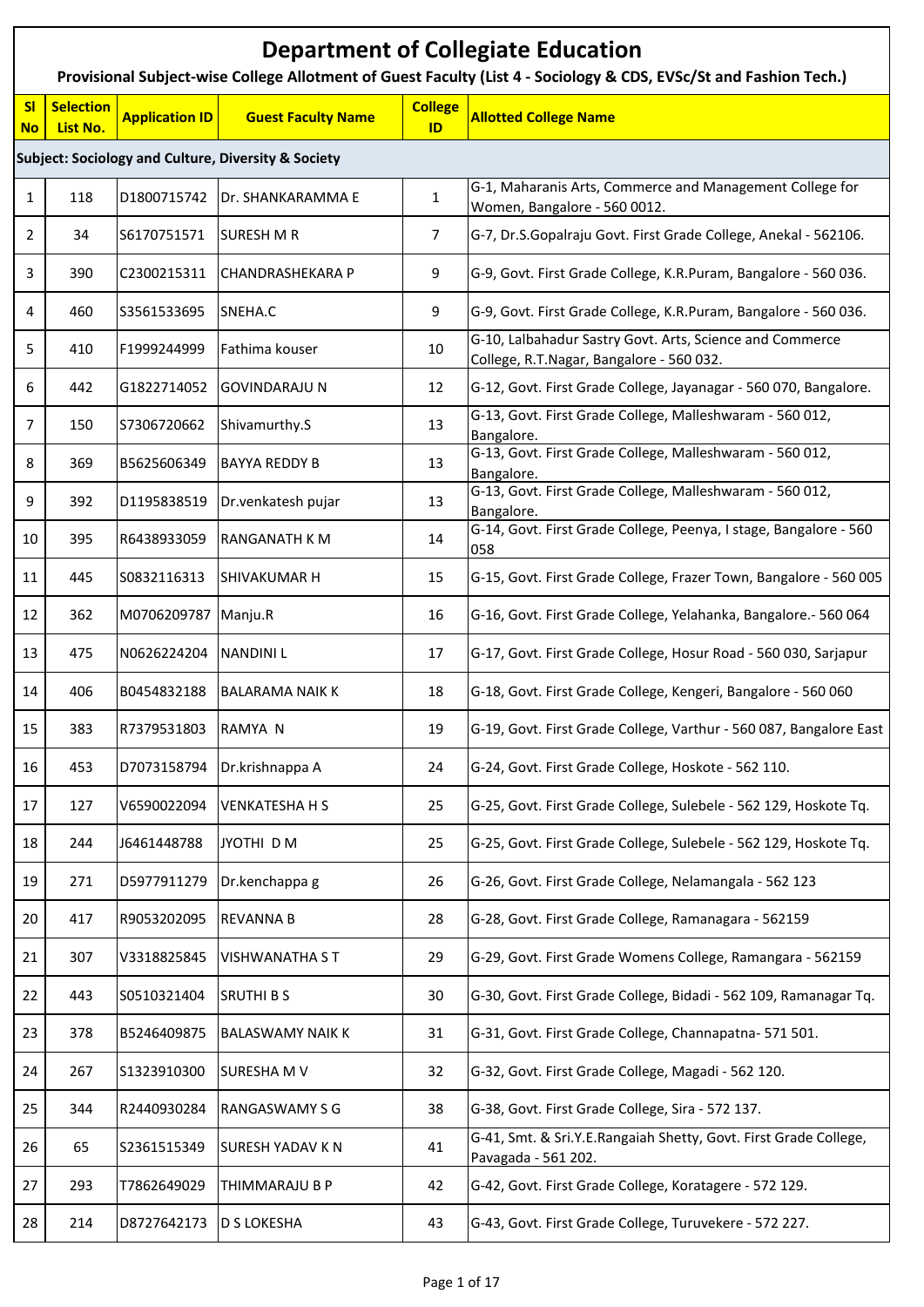| SI<br><b>No</b> | <b>Selection</b><br>List No. | <b>Application ID</b>  | <b>Guest Faculty Name</b>    | <b>College</b><br>ID | <b>Allotted College Name</b>                                                                                     |
|-----------------|------------------------------|------------------------|------------------------------|----------------------|------------------------------------------------------------------------------------------------------------------|
| 29              | 140                          | D1113347930            | Dr NARAYANASWAMY A M         | 44                   | G-44, Govt. First Grade College, Chikkanaikanahalli - 572 214.                                                   |
| 30              | 115                          |                        | M8449127234 MUTHYALANNA      | 46                   | G-46, Govt. First Grade College, Madhugiri.                                                                      |
| 31              | 134                          | S2934532810            | <b>SHASHIKUMAR M N</b>       | 48                   | G-48, Govt. First Grade College, Tiptur - 572 201                                                                |
| 32              | 327                          | R5848535992            | RAVINDRANATHA<br>CHAKRAVARTH | 48                   | G-48, Govt. First Grade College, Tiptur - 572 201                                                                |
| 33              | 380                          | R4180124233            | <b>RATHNA G M</b>            | 49                   | G-49, Sri Honnadevi Govt. First Grade College, Dandinashivara -<br>572 215, Turuvekere Tq.                       |
| 34              | 155                          | K9410024651            | <b>KAVITHA N</b>             | 50                   | G-50, Govt. First Grade College, Bukkapatna - 572 115, Sira Tq.                                                  |
| 35              | 103                          | 07413208502            | <b>OBALESHAPPA K</b>         | 52                   | G-52, Govt. First Grade College, Badavanahalli - 572 112,<br>Madhugiri Tq.                                       |
| 36              | 54                           | J0855045419            | JAGADEESHA M                 | 53                   | G-53, GOVT FIRST GRADE COLLEGE, VIVEKANANDA NAGAR, OPP<br>VIDYANIKETHAN SCHOOL, RAILWAY STATION LINK, B.H. ROAD, |
| 37              | 232                          | G0024826873            | Gangadhara.N.                | 54                   | G-54, Govt. First Grade College, M.G.Road, Chikkaballapur - 562<br>101.                                          |
| 38              | 397                          | P4381006049            | PRAKASH G D                  | 54                   | G-54, Govt. First Grade College, M.G.Road, Chikkaballapur - 562<br>101.                                          |
| 39              | 310                          | S0084822290            | <b>SHWETHADB</b>             | 57                   | G-57, Govt. First Grade College, Shidlaghatta - 562 106.                                                         |
| 40              | 95                           | G3172716662            | <b>GEETHA M S</b>            | 59                   | G-59, Govt. First Grade College, Gauribidanur - 561 208                                                          |
| 41              | $\mathbf{1}$                 | M8876210001 MANJUNATHA |                              | 61                   | G-61, Govt. First Grade College, Vemagal - 563 157,                                                              |
| 42              | 35                           | G1511129047            | <b>GOPALAPPA V</b>           | 64                   | G-64, Govt. College, Mulbagal - 563 131.                                                                         |
| 43              | 373                          | R2306401201            | Ramanjaneya M                | 67                   | G-67, Govt. First Grade College, Srinivasapura - 563 135.                                                        |
| 44              | 224                          | V4489313482            | <b>VANITHAN</b>              | 68                   | G-68, Government First Grade College, Malur - 563 160.                                                           |
| 45              | 270                          | R1599323560            | <b>RAMESHAT</b>              | 69                   | G-69, Govt. First Grade College, Rajeev Gandhi Layout (KUDA),<br>Robersonpet, K.G.F - 563 122                    |
| 46              | 33                           | R3177147748            | RAMACHANDRA.G                | 70                   | G-70, Govt. First Grade College, Bangaru Tirupati - 563 116,<br>Hulkur Village, Bangarpet                        |
| 47              | 84                           | J6814121756            | JAYARAMEGOWDA                | 74                   | G-74, Sri. D Devaraj urs Govt. First Grade College, Hunsur - 571<br>105.                                         |
| 48              | 15                           | E6617724138            | Eshwara K B                  | 75                   | G-75, Maharani's Arts College for Women, JLB Road, Mysore - 570<br>005.                                          |
| 49              | 112                          | R7866842381            | RAGHU                        | 76                   | G-76, Govt. First Grade College, Heggadadevanakote - 571 114.                                                    |
| 50              | 12                           | N4504528796            | NAFEE ZULLA SHARIFF          | 77                   | G-77, Govt. First Grade College, Periyapatna - 571 107.                                                          |
| 51              | 269                          | D8327145286            | DR. PARAMESHA G S            | 77                   | G-77, Govt. First Grade College, Periyapatna - 571 107.                                                          |
| 52              | 19                           | D6994949373            | Dr.MOHAN KUMAR H S           | 78                   | G-78, Govt. First Grade College, Kuvempu nagar, Mysore                                                           |
| 53              | 228                          | D8705343450            | DEVARAJA M S                 | 78                   | G-78, Govt. First Grade College, Kuvempu nagar, Mysore                                                           |
| 54              | 82                           | S8642745763            | SHIVAKUMARASWAMY G R         | 79                   | G-79, Govt. First Grade College, Bannur - 571101 (T.N.Pura Tq.)                                                  |
| 55              | 59                           | D2244628068            | DR RAJU K C                  | 80                   | G-80, Govt. First Grade Womens College, Vijayanagara, Mysore -<br>570018                                         |
| 56              | 261                          | D2013544063            | DAKSHAYINI                   | 80                   | G-80, Govt. First Grade Womens College, Vijayanagara, Mysore -<br>570018                                         |
| 57              | 58                           | S2203535485            | SHYLAJA S B                  | 81                   | G-81, Govt. First Grade College, Saligrama - 571 604, K.R.Nagar<br>Tq.                                           |
| 58              | 151                          | C7611123554            | CHANDRA NAYAKA H C           | 82                   | G-82, Govt. First Grade College, Bilikere - 571 103, Hunsur Tq.                                                  |
| 59              | 197                          | N4302850947            | NARASIMHAMURTHY A            | 83                   | G-83, Govt. First Grade College, Ooty Road, Nanjangudu - 571 301                                                 |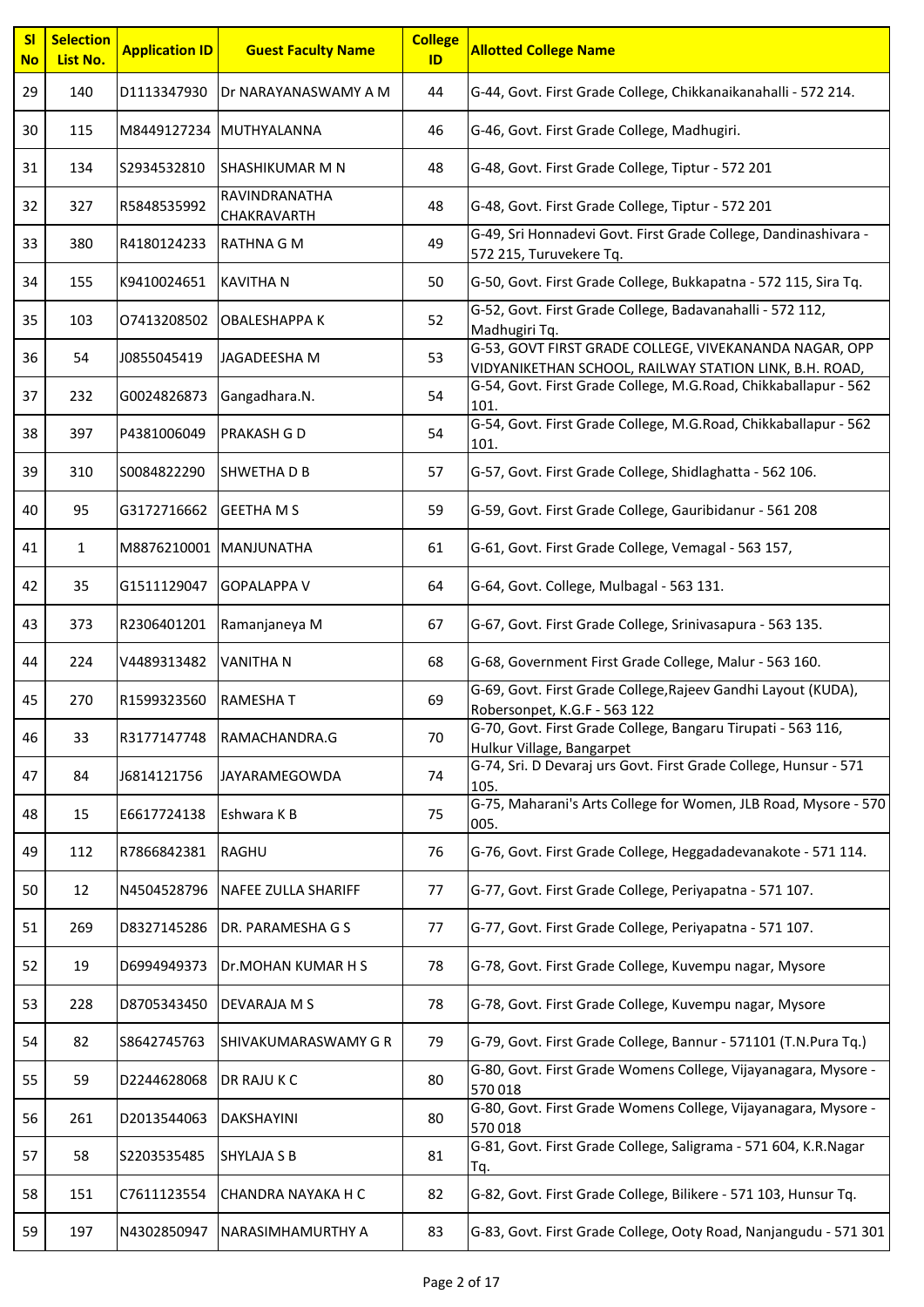| SI<br><b>No</b> | <b>Selection</b><br>List No. | <b>Application ID</b> | <b>Guest Faculty Name</b> | <b>College</b><br>ID | <b>Allotted College Name</b>                                                             |
|-----------------|------------------------------|-----------------------|---------------------------|----------------------|------------------------------------------------------------------------------------------|
| 60              | 192                          | T6627446043           | THEJOMURTHY M B           | 84                   | G-84, Govt. First Grade College, T.Narasipura - 571 124                                  |
| 61              | 191                          | A0378435706           | <b>ANANTH KUMAR D</b>     | 86                   | G-86, Govt. First Grade College for Women, Hunsur - 571 105                              |
| 62              | 60                           | L7676730866           | LAKSHMAMMA A T            | 87                   | G-87, Govt. First Grade College, Siddartha Layout - 570 011,<br>Mysore                   |
| 63              | 160                          | S8564912565           | SOMASHEKARA N S           | 89                   | G-89, Govt. First Grade College for Women, K.R.Nagar - 571 602.                          |
| 64              | 290                          | G9622126870           | <b>GIRISHA M G</b>        | 90                   | G-90, Sri.Mahadeshwara Govt First Grade College, Kollegal - 571<br>440.                  |
| 65              | 110                          | R6938420929           | <b>RAMANNA R</b>          | 92                   | G-92, Govt. First Grade College, Chamarajnagar - 571 313.                                |
| 66              | 407                          | D9579802988           | Dr. RAVIKUMARA S          | 92                   | G-92, Govt. First Grade College, Chamarajnagar - 571 313.                                |
| 67              | 303                          | R0284416507           | RANGASWAMY                | 93                   | G-93, Govt. First Grade College, Yelandur - 571 441                                      |
| 68              | 223                          | L3027842667           | LATHA KN                  | 96                   | G-96, Sri Maddaneshwara Govt. First Grade College, Kabbahalli -<br>571109, Gundlupet Tq. |
| 69              | 313                          | P5466539034           | <b>PUNITHA B P</b>        | 97                   | G-97, Govt. College, Mandya - 571 401.                                                   |
| 70              | 331                          | S3323845444           | SAVITHA M T               | 97                   | G-97, Govt. College, Mandya - 571 401.                                                   |
| 71              | 339                          | K7535239369           | Kumaraiah T S             | 97                   | G-97, Govt. College, Mandya - 571 401.                                                   |
| 72              | 64                           | S5991510925           | <b>SHIVARAMUDK</b>        | 98                   | G-98, Govt. College for Women, M.C.Road, Mandya - 571 401.                               |
| 73              | 25                           | S1941827792           | <b>SOMA M</b>             | 100                  | G-100, Govt. First Grade College, K.R.Pet - 571 426.                                     |
| 74              | 273                          | D1269626331           | <b>DWARESHAKM</b>         | 100                  | G-100, Govt. First Grade College, K.R.Pet - 571 426.                                     |
| 75              | 322                          | R6205307285           | <b>RAVI P</b>             | 101                  | G-101, Government First Grade College, Malavalli - 571 430                               |
| 76              | 243                          | D3612403359           | Devaraju H C              | 102                  | G-102, Govt. College for Women, Maddur.                                                  |
| 77              | 388                          | S1799226408           | SOWJANYA                  | 103                  | G-103, Govt. First Grade College, Koppa - 571 425, Maddur Tq.,                           |
| 78              | 40                           | K7818901546           | <b>KUMARA B R</b>         | 105                  | G-105, Govt. First Grade College, Nagamangala - 571 432                                  |
| 79              | 234                          | S3285740660           | SANTHOSHA S.A.            | 105                  | G-105, Govt. First Grade College, Nagamangala - 571 432                                  |
| 80              | 157                          | K1414743096           | <b>KUMARA G K</b>         | 106                  | G-106, GOVT. FIRST GRADE COLLEGE, PANDAVAPURA - 571 434                                  |
| 81              | 86                           | D1021828347           | D RAJESHWARI              | 108                  | G-108, Govt. First Grade College, K.R.Sagara - 571 607,<br>Srirangapatna Tq.             |
| 82              | 181                          | R3729516682           | <b>RUKMINIKS</b>          | 112                  | G-112, Govt. Science College, Hassan - 573 201.                                          |
| 83              | 9                            | D4433048453           | DAYANANDA J S             | 113                  | G-113, Govt. Arts College, Hassan - 573 201.                                             |
| 84              | 101                          | L4309327352           | Lohitha G N               | 113                  | G-113, Govt. Arts College, Hassan - 573 201.                                             |
| 85              | 108                          | M9265948967           | <b>MANJULA KV</b>         | 113                  | G-113, Govt. Arts College, Hassan - 573 201.                                             |
| 86              | 38                           | N3146408460           | <b>NATRAJA S M</b>        | 115                  | G-115, B.M.Shetty, Govt. First Grade College, Konnanur - 573 130,<br>(Arkalgudu Tq.)     |
| 87              | 227                          | V7640522125           | Vinutha K S               | 115                  | G-115, B.M.Shetty, Govt. First Grade College, Konnanur - 573 130,<br>(Arkalgudu Tq.)     |
| 88              | 213                          | R6051543998           | RAMESHA D N               | 116                  | G-116, Govt. First Grade College, Holenarasepura - 573 211.                              |
| 89              | 137                          | P2604715380           | PUSPAVATHI D P            | 117                  | G-117, Govt. First Grade College for Women, Holenarasipura -<br>573 211                  |
| 90              | 6                            | K0733303968           | KUMARASWAMY               | 118                  | G-118, Sri H D Devegowda Govt. First Grade College                                       |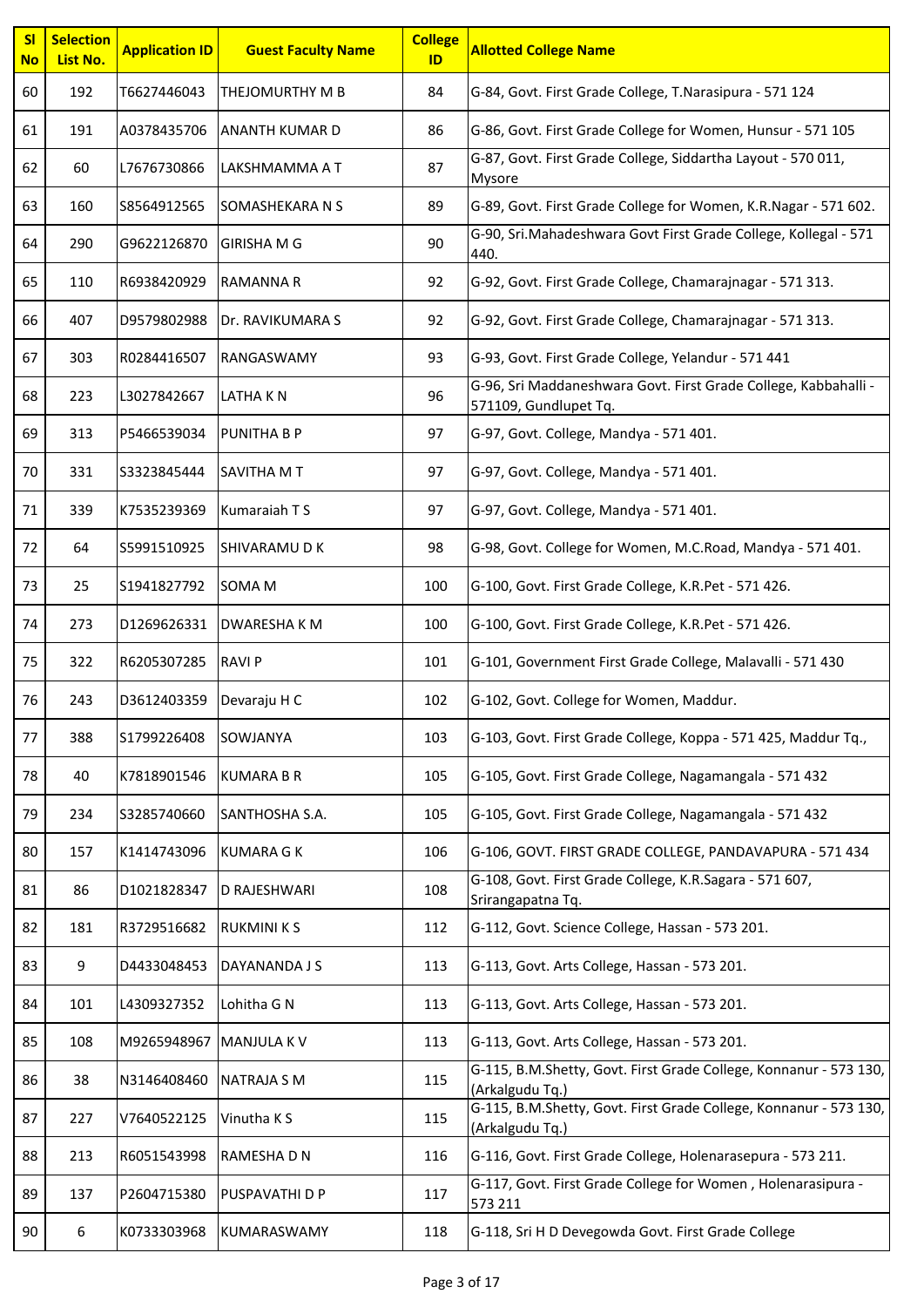| SI<br><b>No</b> | <b>Selection</b><br>List No. | <b>Application ID</b>  | <b>Guest Faculty Name</b>  | <b>College</b><br>ID | <b>Allotted College Name</b>                                                                    |
|-----------------|------------------------------|------------------------|----------------------------|----------------------|-------------------------------------------------------------------------------------------------|
| 91              | 141                          | L2913542275            | LEELA D K                  | 118                  | G-118, Sri H D Devegowda Govt. First Grade College                                              |
| 92              | 196                          | A6522608211            | ARUNKUMARA J               | 119                  | G-119, GOVERNMENT FIRST GRADE COLLEGE, SAKLESHPUR-<br>573134 HASSAN DIST                        |
| 93              | 240                          | D6458139792            | Dayananda A D              | 119                  | G-119, GOVERNMENT FIRST GRADE COLLEGE, SAKLESHPUR-<br>573134 HASSAN DIST                        |
| 94              | 169                          | P6384034022            | <b>PUSHPA G K</b>          | 120                  | G-120, Govt. First Grade College, Arkalgudu - 573 102.                                          |
| 95              | 32                           | P4504626761            | PADMEGOWDA D E             | 121                  | G-121, Y.D.D Govt. First Grade College, Belur - 573 115.                                        |
| 96              | 249                          | K4980846770            | <b>K N YATISHA</b>         | 122                  | G-122, Govt. First Grade College, Jawagal - 573 125, (Arasikere<br>$Tq.$ )                      |
| 97              | 21                           | S1304150564            | <b>SUVARNA H R</b>         | 124                  | G-124, Govt. First Grade College, Channarayapatna - 573 116.                                    |
| 98              | 294                          | F7538813126            | <b>FARHANAZ</b>            | 125                  | G-125, Govt. First Grade College, Alur.                                                         |
| 99              | 215                          | R3581625572            | Ravi J                     | 126                  | G-126, Govt. First Grade College, Arasikere - 573 103                                           |
| 100             | 30                           | M2901311683 MAHESHA CC |                            | 130                  | G-130, Govt. First Grade College, Udaypura, Chennarayapatna Tq.                                 |
| 101             | 8                            | D2135124411            | <b>DR.KUMARA M C</b>       | 134                  | G-134, Govt. First Grade College, Halebidu - 573 121, Belur Tq.                                 |
| 102             | 204                          |                        | M6615529114 MOHANKUMAR B A | 136                  | G-136, Govt. Law College, Hassan - 573 201                                                      |
| 103             | 72                           | S6993226147            | SOMASHEKHARA A C           | 137                  | G-137, Govt. Law College, Holenarasipura - 573 211                                              |
| 104             | 254                          | A4121635524            | <b>ASHAN</b>               | 139                  | G-139, Govt. First Grade College, Shikaripura - 577 427.                                        |
| 105             | 295                          | R3047749464            | RAGHAVENDRA M C            | 139                  | G-139, Govt. First Grade College, Shikaripura - 577 427.                                        |
| 106             | 167                          | G5971723387            | <b>GURUMURTHY M G</b>      | 140                  | G-140, Govt. First Grade College, Hosanagara - 577 418.                                         |
| 107             | 309                          | D1556900161            | DHANALAKSHMI BAI N         | 140                  | G-140, Govt. First Grade College, Hosanagara - 577 418.                                         |
| 108             | 23                           | R9065211406            | RAJASHEKARA GOWDA H        | 141                  | G-141, Govt. First Grade College, Soraba - 577 429.                                             |
| 109             | 175                          | V0078321771            | VASANTHA KUMAR M K         | 141                  | G-141, Govt. First Grade College, Soraba - 577 429.                                             |
| 110             | 182                          | J9825347015            | <b>JYOTHI G R</b>          | 142                  | G-142, Sir.M.Vishweshwaraiah Govt. Arts & Commerce College,<br>New Town, Bhadravathi - 577 301. |
| 111             | 36                           | B7283205290            | <b>BASAVARAJA S</b>        | 143                  | G-143, Govt. First Grade College, ANAVATTI - 577 413, SORAB (T)                                 |
| 112             | 461                          | S1608639353            | SHILPA A.L                 | 143                  | G-143, Govt. First Grade College, ANAVATTI - 577 413, SORAB (T)                                 |
| 113             | 285                          | D1085859965            | Dr.Sheela K.S              | 144                  | G-144, Govt. First Grade College, Holehonnur - 577 227,<br>(Badravathi Tq.)                     |
| 114             | 156                          | M7937636965 MAHESHAK   |                            | 145                  | G-145, Smt. Indiragandhi Govt. First Grade College for Women,<br>Sagar - 577 401.               |
| 115             | 185                          | M1888325420   MANOHARA |                            | 146                  | G-146, Govt. First Grade College, Bhadravathi - 577 301.                                        |
| 116             | 28                           | C2388201105            | <b>CHANDRU M</b>           | 147                  | G-147, Govt. First Grade College, Shimoga - 577 201                                             |
| 117             | 165                          | J6531913926            | <b>JAYASHANKAR K R</b>     | 147                  | G-147, Govt. First Grade College, Shimoga - 577 201                                             |
| 118             | 161                          | P9539832952            | PRASANNA KUMARA M V        | 149                  | G-149, Govt. First Grade College, Rippanpet - 577 426,<br>Hosanagara Tq.                        |
| 119             | 170                          | M5873254824            | Mahesh s j                 | 150                  | G-150, Govt. First Grade College, Shiralakoppa - 577 428,<br>Shikaripura Tq:                    |
| 120             | $\overline{7}$               | S1329422664            | SUVARNAMMA K               | 152                  | G-152, H.P.P.C.Govt. College, Challakere - 577 522.                                             |
| 121             | 149                          | R0911818296            | RAVIKUMAR K B              | 152                  | G-152, H.P.P.C.Govt. College, Challakere - 577 522.                                             |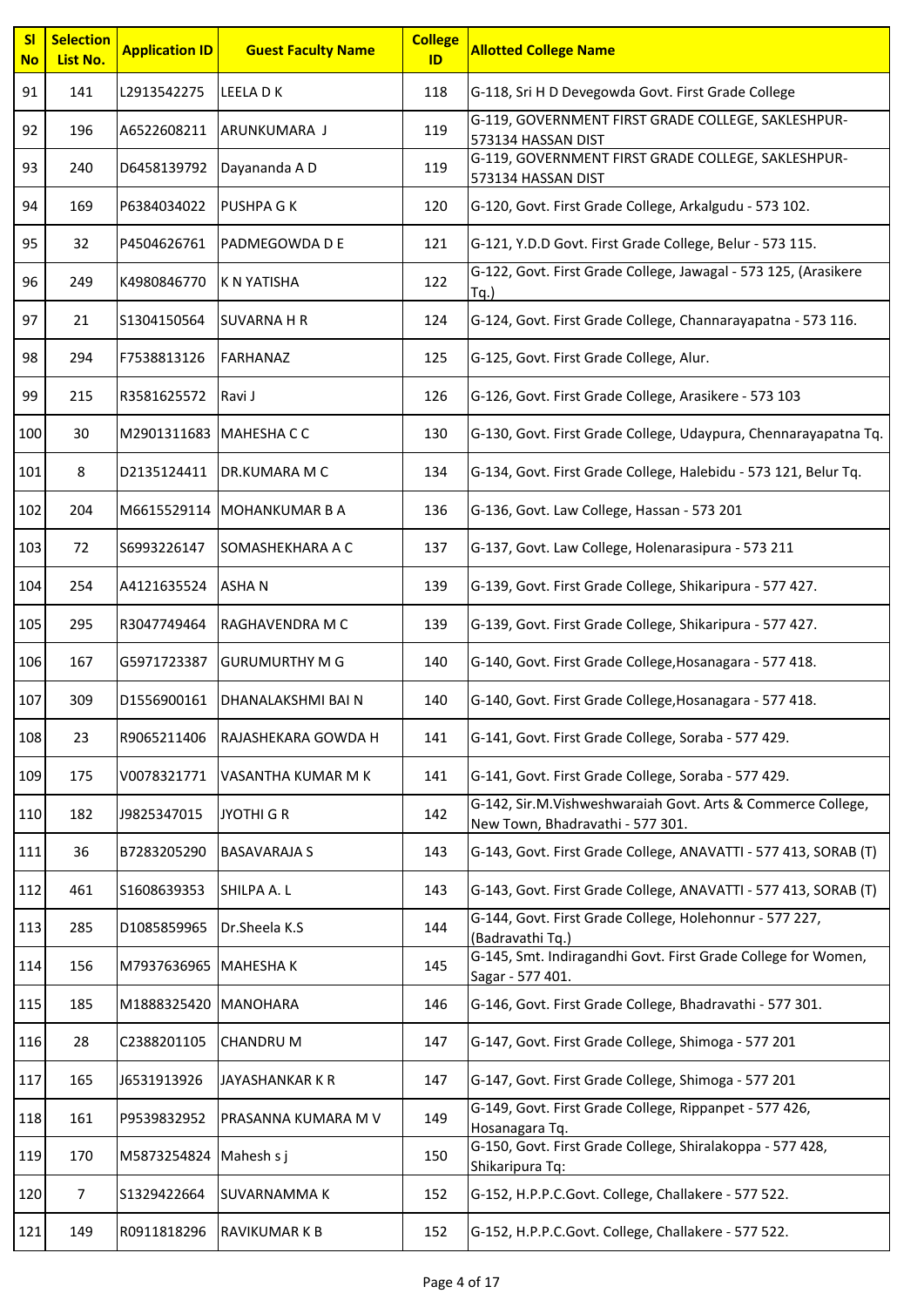| <b>SI</b><br><b>No</b> | <b>Selection</b><br>List No. | <b>Application ID</b> | <b>Guest Faculty Name</b>           | <b>College</b><br>ID | <b>Allotted College Name</b>                                                              |
|------------------------|------------------------------|-----------------------|-------------------------------------|----------------------|-------------------------------------------------------------------------------------------|
| 122                    | 3                            | P0619813489           | <b>POORNIMA S D</b>                 | 154                  | G-154, Govt. First Grade College, Hosadurga - 577 527.                                    |
| 123                    | 129                          | S5388726783           | Sabiha Naz                          | 155                  | G-155, Govt. First Grade College, Molkalmuru - 577 535.                                   |
| 124                    | 217                          | G8719904616           | <b>GEETHA G H</b>                   | 155                  | G-155, Govt. First Grade College, Molkalmuru - 577 535.                                   |
| 125                    | 53                           | G7938117210           | <b>GOWDAPPA G E</b>                 | 157                  | G-157, Govt. First Grade College, Parasuramapura, Chellakere Tq.,<br>Chitradurga Dist.    |
| 126                    | 143                          | S7012914259           | <b>SHEKHAR B</b>                    | 158                  | G-158, Govt. First Grade College, Baramasagara - 577 519,<br>Chitradurga Tq.              |
| 127                    | 77                           | \$6550308370          | <b>SHIVAKUMARA J R</b>              | 159                  | G-159, Govt. First Grade College, Holalkere - 577 526                                     |
| 128                    | 93                           | H0844838792           | <b>HARISHY</b>                      | 162                  | G-162, Sri Sri Shivalingeshwara Swamy Govt. First Grade College,<br>Channagiri - 577 213. |
| 129                    | 186                          | S1763042924           | <b>SURESH T S</b>                   | 162                  | G-162, Sri Sri Shivalingeshwara Swamy Govt. First Grade College,<br>Channagiri - 577 213. |
| 130                    | 248                          | S1177339247           | <b>SUMALATHA S</b>                  | 162                  | G-162, Sri Sri Shivalingeshwara Swamy Govt. First Grade College,<br>Channagiri - 577 213. |
| 131                    | 174                          | D3812626567           | DR.JYOTHI B V                       | 163                  | G-163, Sri. Basaveshwara Govt. First Grade College, Mayakonda -<br>577 534.               |
| 132                    | 89                           | U3232145014           | <b>UMAPATHI KB</b>                  | 164                  | G-164, Govt. First Grade College, Nyamathi - 577 223, (Honnali<br>Ta.                     |
| 133                    | 418                          | D3611117427           | <b>DR GURUNATHA B</b>               | 164                  | G-164, Govt. First Grade College, Nyamathi - 577 223, (Honnali<br>Tq.                     |
| 134                    | 90                           | D1673701039           | Dhanalaxmi S                        | 165                  | G-165, Govt. First Grade College, MCC B Block, Davanagere - 577<br>004                    |
| 135                    | $\overline{2}$               |                       | M6972538092 MANJUNATHA K.M          | 166                  | G-166, Govt. First Grade Womens College, Davanagere - 577 004                             |
| 136                    | 42                           | P6066629362           | <b>PUSHPALATHA G R</b>              | 167                  | G-167, Govt. First Grade College, Honnali - 577 217                                       |
| 137                    | 350                          | S4692430744           | <b>SHABEENA TABASSUM</b>            | 168                  | G-168, Govt. First Grade College, Harihara - 577 601                                      |
| 138                    | 96                           | H0210628012           | <b>HANUMANTHAPPA N B</b>            | 169                  | G-169, Govt. First Grade College, Harapanahalli - 583 131                                 |
| 139                    | 354                          | A2166028892           | <b>APPAJI A</b><br>CHANNABASAVANNAN | 169                  | G-169, Govt. First Grade College, Harapanahalli - 583 131                                 |
| 140                    | 255                          | S1537314767           | srinivasa NT                        | 170                  | G-170, Government First Grade College, Jagalur - 577 528                                  |
| 141                    | 46                           | N5953426913           | Naveen Gangadhara Rugi              | 171                  | G-171, Govt. First Grade College, Sante Bennur - 577 552,<br>Channagiri Tq.               |
| 142                    | 200                          | T3665632347           | <b>TEJASWINI J.S</b>                | 172                  | G-172, Janatha Government First Grade College, Basavapatna.                               |
| 143                    | 268                          | P9839302370           | <b>PRASANNA S</b>                   | 173                  | G-173, I.D.S.G.Govt. College, Chikkamagalur - 577 102.                                    |
| 144                    | 78                           | M1416328516 Malathi.c |                                     | 174                  | G-174, Govt. First Grade College, Koppa - 577 126.                                        |
| 145                    | 106                          | C0097721754           | <b>CHANDRA MOULI P</b>              | 175                  | G-175, D. S. Bele Gowda Govt. First Grade College, Mudigere - 577<br>132.                 |
| 146                    | 241                          | R9619334580           | RAJEEVA.I.M                         | 176                  | G-176, Govt. First Grade College, Narasimharajapura - 577 134.                            |
| 147                    | 92                           | M7089445632           | Manjunatha T                        | 177                  | G-177, GOVERNMENT FIRST GRADE COLLEGE, AJJAMPURA-<br>577547 (TARIKERE TQ.)                |
| 148                    | 107                          | C9159319140           | <b>CHANDRIKA D R</b>                | 178                  | G-178, Govt. First Grade College, Panchanahalli- 577182 (Kodur<br>$Tq.$ )                 |
| 149                    | 14                           | R1507353170           | <b>RAMESHA S M</b>                  | 179                  | G-179, Govt. First Grade College, Kadur - 577 548.                                        |
| 150                    | 190                          | T2591733177           | THIPPESWAMY.R                       | 181                  | G-181, Govt. First Grade College, Tarikere - 577 228                                      |
| 151                    | 360                          | S0759421346           | SHANTHAKUMAR                        | 185                  | G-185, Govt. First Grade College, Sakarayapatna - 577 135, Kadur<br>Tq:                   |
| 152                    | 263                          | S6500024692           | <b>SHARMILA K</b>                   | 186                  | G-186, Govt. First Grade College, Uppinangadi -574 241, (Puttur<br>Tq.                    |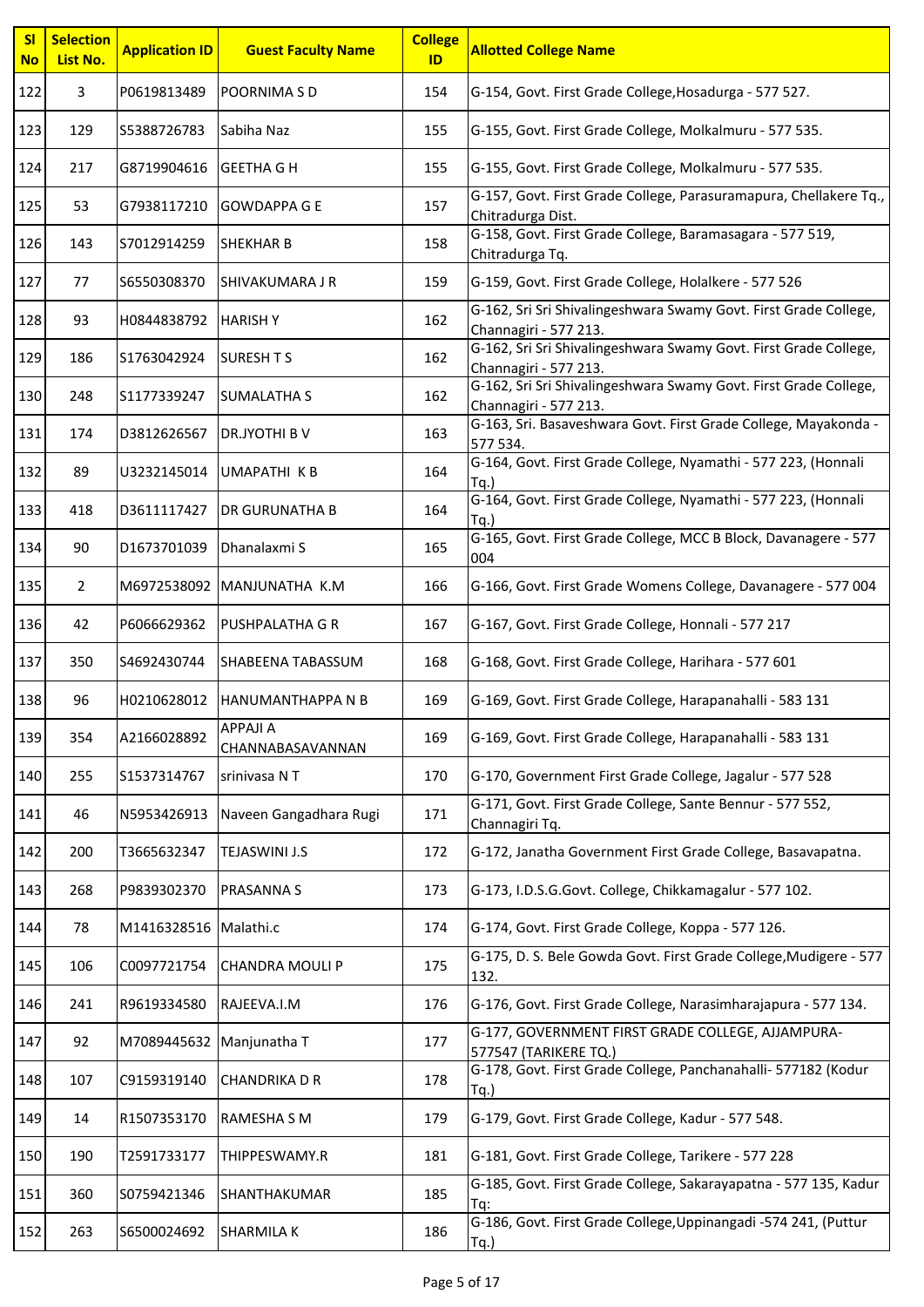| SI<br><b>No</b> | <b>Selection</b><br>List No. | <b>Application ID</b> | <b>Guest Faculty Name</b>         | <b>College</b><br>ID | <b>Allotted College Name</b>                                                                                            |
|-----------------|------------------------------|-----------------------|-----------------------------------|----------------------|-------------------------------------------------------------------------------------------------------------------------|
| 153             | 315                          | D2991520061           | Dr.Sandeep Kumar B.K              | 190                  | G-190, Dr. K Shivram Karanth Govt. First Grade College, Bellare -<br>574 212, (Sulya Tq.)                               |
| 154             | 222                          | S4148107448           | Sumana                            | 192                  | G-192, Govt. First Grade College, Vitla - 574 243, (Bantwala Tq.)                                                       |
| 155             | 201                          | S4241149812           | <b>SHUBAVATHI KB</b>              | 197                  | G-197, DR. P. DAYANANDA PAI- P. SATHISHA PAI GOVERNMENT<br>FIRST GRADE COLLEGE MANGALORE                                |
| 156             | 277                          | D0622426106           | <b>DIVYA</b>                      | 197                  | G-197, DR. P. DAYANANDA PAI- P. SATHISHA PAI GOVERNMENT<br>FIRST GRADE COLLEGE MANGALORE                                |
| 157             | 416                          | P9775659966           | Pradeepa                          | 198                  | G-198, Govt. First Grade College for Women, Mangalore - 575 001                                                         |
| 158             | 69                           | S4677703038           | <b>SUPREETHA P</b>                | 199                  | G-199, Govt. First Grade College, Punjalakatte - 574 233,<br>Belthangadi Tq.                                            |
| 159             | 432                          | R5953929281           | <b>RAKSHITHA</b>                  | 199                  | G-199, Govt. First Grade College, Punjalakatte - 574 233,<br>Belthangadi Tq.                                            |
| 160             | 159                          | S0472707676           | <b>SUSHEELA</b>                   | 206                  | G-206, Govt. First Grade College, Kaapu - 574 106, (Udupi Tq.)                                                          |
| 161             | 55                           | R1502915704           | Rajesh                            | 207                  | G-207, Govt. First Grade College, Thenkanidiyur, Udupi - 576 106                                                        |
| 162             | 401                          | S0783028473           | <b>SHRIDEVI N</b>                 | 208                  | G-208, Smt. Rukmini Shedthi Memorial National Govt. First Grade<br>College, Barkur - 576 210 (Udupi Tq.)                |
| 163             | 374                          | S7967028693           | <b>SWATHI</b>                     | 209                  | G-209, Dr. G. Shankar Govt. Women's First Grade College & PG<br>Study Centre, Ajjarkad, Udupi - 576 101 (Udupi Dist.)   |
| 164             | 168                          | N1839609471           | <b>NALINI</b>                     | 210                  | G-210, Govt. First Grade College, Hiriyadka - 576 113, Udupi<br>Taluk.                                                  |
| 165             | 375                          | T2469434969           | Thippesha N                       | 211                  | G-211, Govt First Grade College Koteshwara, Kundapura                                                                   |
| 166             | 10                           | D9654035879           | Dr.K C SOMALATHA                  | 213                  | G-213, Govt. First Grade College, Kushalanagar - 571 234,<br>Somwarpet Tq                                               |
| 167             | 123                          | P2161051518           | Poovamma N. P                     | 215                  | G-215, Govt. First Grade College, Madikere - 571 201                                                                    |
| 168             | 391                          | V0333420264           | <b>VASANTAPPA KATAGI</b>          | 219                  | G-219, Govt. First Grade College, Gudageri - 581107, (Kundagol<br>$Tq.$ )                                               |
| 169             | 16                           | A2260730477           | <b>AMIRUNNISA SHAIKH</b>          | 220                  | G-220, Govt. First Grade College, Rajanagar, Hubli - 580 032                                                            |
| 170             | 252                          | J8232450578           | <b>JYOTI RAYKAR</b>               | 221                  | G-221, Govt. First Grade College, "Jnana Dhara" Campus, Near<br>New KSRTC Bus Stand, 1st Cross, Kumareshwar Nagar, P.B. |
| 171             | 428                          | P5044249185           | Prabhakar kamble                  | 221                  | G-221, Govt. First Grade College, "Jnana Dhara" Campus, Near<br>New KSRTC Bus Stand, 1st Cross, Kumareshwar Nagar, P.B. |
| 172             | 164                          | U2982533120           | UMACHAGI RAGHAVENDRA              | 222                  | G-222, Govt. First Grade College, Navalgund - 582 208                                                                   |
| 173             | 119                          | M4728434206           | MALLIKARJUNGOUD<br>PURADANAG      | 223                  | G-223, Govt. First Grade College, Kalaghatagi -581204                                                                   |
| 174             | 304                          | M4846250069           | MANJUNATH SHIRAGUPPI              | 224                  | G-224, Shri.Shabrha Siddalinga Shivacharya Mahaswamigalu<br>Panchgrha Hiremth Govt. First Grade College, Kundagol       |
| 175             | 319                          | A7442459226           | <b>ABBAS MOHAMMAD</b>             | 225                  | G-225, Govt. First Grade College, Annigeri - 582 201, Navalgund<br>Tq.                                                  |
| 176             | 183                          | R3969216466           | <b>RENUKA BAJIRAHUT</b>           | 226                  | G-226, Shri. Siddeshwara Govt. First Grade College & PG Study<br>Centre-Nargund - 582 207.                              |
| 177             | 298                          | S2711434442           | <b>SHIVAKUMARASWAMI</b>           | 227                  | G-227, Shree Benakappa Shankrappa Simhasanad Government<br>First Grade College, Gajendragad-582114 Gadag Dist.          |
| 178             | 250                          | B2843738972           | BASALINGAMMA<br>HIREMATH          | 228                  | G-228, Govt. First Grade College, Guledagudda-587203                                                                    |
| 179             | 318                          | K7452320621           | kavita i mugali                   | 229                  | G-229, Sree Jagadguru Fakireshwara Govt. First Grade College,<br>Shirahatti - 582 120.                                  |
| 180             | 448                          | M4873909511           | <b>MANJUNATH MANGONI</b>          | 230                  | G-230, Sri Jagadguru Thontadarya Govt. First Grade College,<br>Mundargi - 582 118                                       |
| 181             | 81                           | S1955824673           | SHARANAPPA MADIWALAR              | 231                  | G-231, Govt. First Grade College, and P G study center GADAG                                                            |
| 182             | 326                          | M0610026710           | <b>MAHANTESH</b><br>GORAVANAKOLLA | 231                  | G-231, Govt. First Grade College, and P G study center GADAG                                                            |
| 183             | 345                          | C1595428497           | CHANDRAGOUDA<br>HUDEDAMANI        | 232                  | G-232, Sri. K H Patil Govt. First Grade College, Hulukoti - 582 205,<br>Gadag Tq:                                       |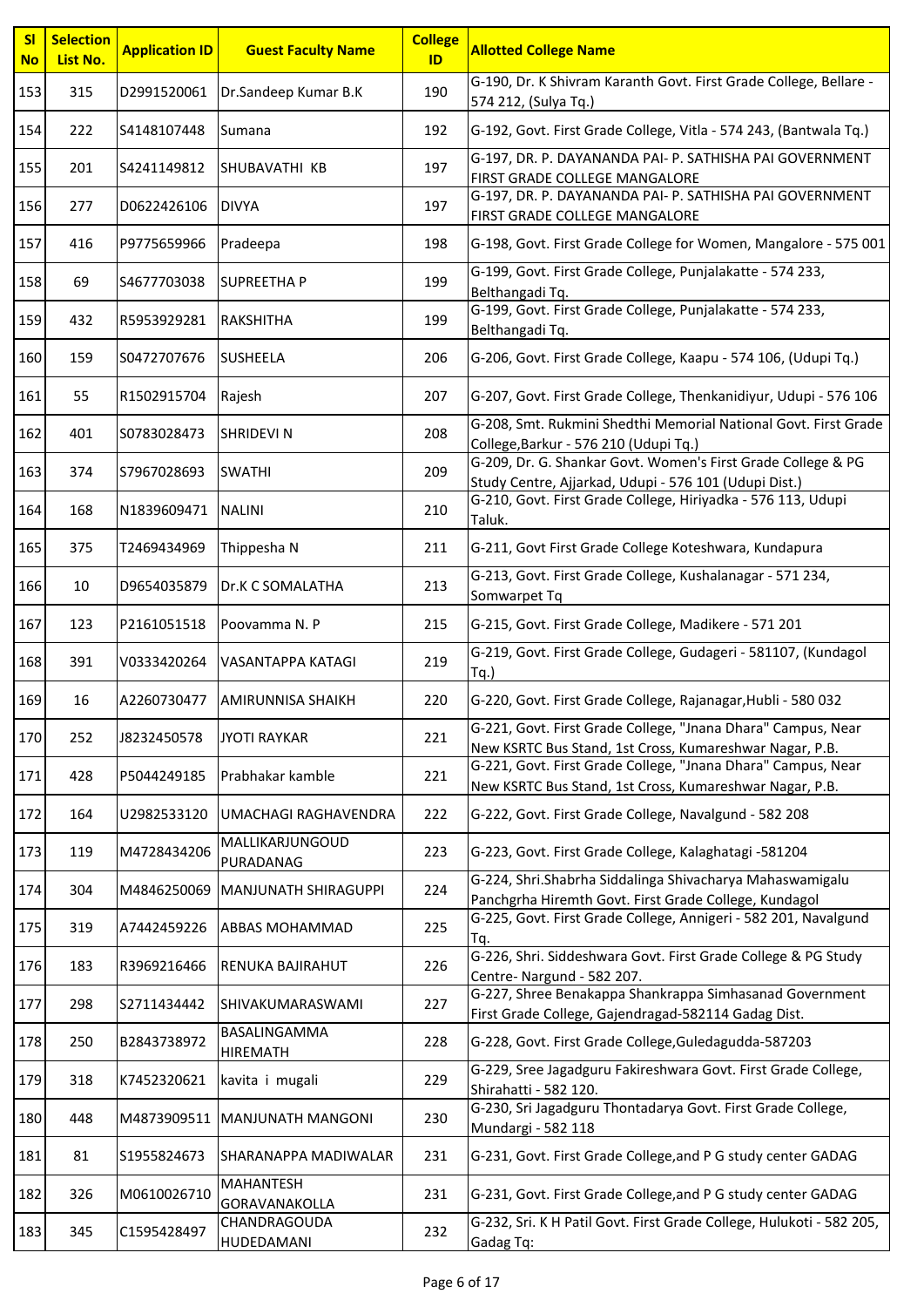| SI<br><b>No</b> | <b>Selection</b><br>List No. | <b>Application ID</b> | <b>Guest Faculty Name</b>          | <b>College</b><br>ID | <b>Allotted College Name</b>                                                               |
|-----------------|------------------------------|-----------------------|------------------------------------|----------------------|--------------------------------------------------------------------------------------------|
| 184             | 230                          | D2101044590           | DANANNAVAR DEVARAJ                 | 233                  | G-233, Sri. R N Deshpande Govt. First Grade College, Mulagunda -<br>582 117, Mundaragi Tq. |
| 185             | 24                           | P5026926350           | <b>PADMAVATI SHYSTRI</b>           | 234                  | G-234, SMBK Govt. First Grade College, Naregal - 582 119, Ron Tq.                          |
| 186             | 245                          | R5997808541           | ROOPA MUDIGOUDRA                   | 235                  | G-235, Govt. First Grade College, Hirekerur - 581 111.                                     |
| 187             | 365                          | \$6326852139          | <b>SURESHAK</b>                    | 236                  | G-236, Lalithadevi Gurusiddappa Sindhur Govt. First Grade<br>College, Savanur - 581 118.   |
| 188             | 470                          | S3058029539           | <b>SHIVALINGAPPA R</b>             | 236                  | G-236, Lalithadevi Gurusiddappa Sindhur Govt. First Grade<br>College, Savanur - 581 118.   |
| 189             | 384                          | N1416328217           | <b>NAGARAJ</b><br>HULAGAMMANAVAR   | 237                  | G-237, Govt. First Grade College, Akkialur - 581 102, (Hanagal Tq.)                        |
| 190             | 63                           |                       | M2257731883 MALLIKARJUN HUGAR      | 238                  | G-238, Govt. First Grade College, Bankapura, (Shiggaon Tq.)                                |
| 191             | 372                          | R1761703848           | <b>RANGASWAMY K</b>                | 238                  | G-238, Govt. First Grade College, Bankapura, (Shiggaon Tq.)                                |
| 192             | 122                          | M0826924710 MALLAPPA  |                                    | 239                  | G-239, Govt. First Grade College, Haveri - 581 110                                         |
| 193             | 75                           | S2980526836           | <b>SATEESH JYOTI</b>               | 240                  | G-240, Govt. First Grade College, Ranebennur - 581 115                                     |
| 194             | 62                           |                       | M9208827095 MALATHESHA G B         | 241                  | G-241, Govt. First Grade College, Byadagi - 581 106                                        |
| 195             | 359                          | P1050004129           | <b>PRAVEEN SIDDANNAVAR</b>         | 242                  | G-242, Smt.G.B.Ankalkoti, Govt. First Grade College, Shiggav - 581<br>205                  |
| 196             | 212                          | M5479345724           | MANJUNATH MALLAPPA<br><b>HUGAR</b> | 243                  | G-243, Govt. First Grade College, Hanagal - 581 104                                        |
| 197             | 387                          | S8859213151           | <b>SUDHADB</b>                     | 243                  | G-243, Govt. First Grade College, Hanagal - 581 104                                        |
| 198             | 456                          | S2643908026           | Shambulinga A Bennur               | 244                  | G-244, Govt. First Grade College, Sunkalbidari - 581 222,<br>Ranebennur Tq.                |
| 199             | 452                          | V2872832271           | <b>VENKATESHA B</b>                | 245                  | G-245, Govt. First Grade College, Chikkabasur - 581 120, Byadagi-<br>Τq                    |
| 200             | 467                          | P1557846974           | Pushpa Agadi                       | 245                  | G-245, Govt. First Grade College, Chikkabasur - 581 120, Byadagi-<br>Tq                    |
| 201             | 26                           | S4483001427           | SONIYA BANDODKAR                   | 247                  | G-247, Govt Arts & Science College, Karwar - 581 301.                                      |
| 202             | 415                          | R5876828210           | <b>RADHA NAIK</b>                  | 247                  | G-247, Govt Arts & Science College, Karwar - 581 301.                                      |
| 203             | 332                          | B9268325059           | <b>BHAVANI REVANKAR</b>            | 248                  | G-248, Govt. First Grade College, Haliyal - 581 329.                                       |
| 204             | 348                          | K7505828174           | Kalmeshwar Kamble                  | 249                  | G-249, Govt. First Grade College, Mundgod - 581 349.                                       |
| 205             | 425                          | J4656209402           | JYAKI ANTON KAMBREKAR              | 249                  | G-249, Govt. First Grade College, Mundgod - 581 349.                                       |
| 206             | 113                          | M7273828179           | MALINI REVANKAR                    | 250                  | G-250, Govt. First Grade College, Yallapura - 581 359.                                     |
| 207             | 382                          | D6031523226           | DEEPIKA DOTTAYYA NAIK              | 250                  | G-250, Govt. First Grade College, Yallapura - 581 359.                                     |
| 208             | 199                          | P6603623844           | PRATIBHA GOUDA                     | 251                  | G-251, Govt. First Grade College Kumta(U.K) - 581 343                                      |
| 209             | 246                          | G0815235165           | <b>GAYATRILG</b>                   | 251                  | G-251, Govt. First Grade College Kumta(U.K) - 581 343                                      |
| 210             | 262                          | D8400331101           | DEVIKA BANT                        | 251                  | G-251, Govt. First Grade College Kumta(U.K) - 581 343                                      |
| 211             | 281                          | V2693730918           | VANDANA NAIK                       | 251                  | G-251, Govt. First Grade College Kumta(U.K) - 581 343                                      |
| 212             | 48                           | P0212702646           | Parashuram B Jogin                 | 252                  | G-252, Govt. First Grade College, Joida - 581 186                                          |
| 213             | 477                          | T0274509327           | Triveni Vishnu Shet                | 252                  | G-252, Govt. First Grade College, Joida - 581 186                                          |
| 214             | 333                          | N3715539149           | NETRAVATI PATGAR                   | 253                  | G-253, Govt. First Grade College, Ankola - 581 353                                         |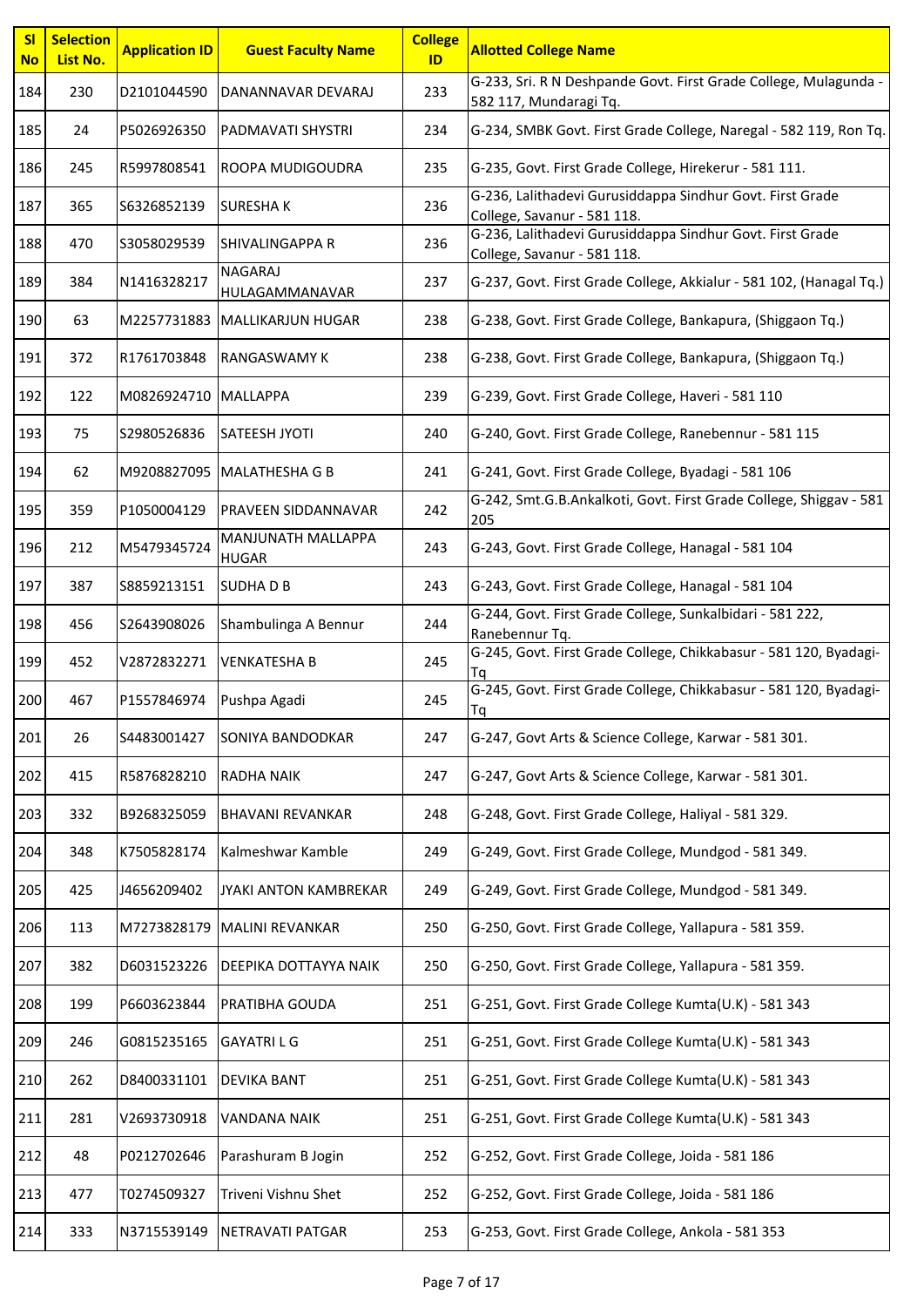| SI<br><b>No</b> | <b>Selection</b><br>List No. | <b>Application ID</b> | <b>Guest Faculty Name</b>          | <b>College</b><br>ID | <b>Allotted College Name</b>                                                                              |
|-----------------|------------------------------|-----------------------|------------------------------------|----------------------|-----------------------------------------------------------------------------------------------------------|
| 215             | 44                           | G6913524704           | <b>GURUNATH HONKALAD</b>           | 254                  | G-254, Govt. First Grade College, Honnavara - 581 334                                                     |
| 216             | 289                          | S9476330535           | <b>SEETARAM G GOWDA</b>            | 254                  | G-254, Govt. First Grade College, Honnavara - 581 334                                                     |
| 217             | 368                          | R0624743092           | ROOPA GOUDA                        | 254                  | G-254, Govt. First Grade College, Honnavara - 581 334                                                     |
| 218             | 420                          | R6947429315           | RAGHAVENDRA HULIYAPPA<br>GO        | 256                  | G-256, Govt. First Grade College, Sirsi - 581 401                                                         |
| 219             | 52                           | G9236808281           | <b>GUTHYAPPA R</b>                 | 257                  | G-257, Govt. First Grade College, Siddapura - 581 355                                                     |
| 220             | 414                          | P7086234084           | PRAKASH SHRINIVAS<br><b>PATGAR</b> | 258                  | G-258, Govt. First Grade College, Manki - 581 348, Honnavara Tq                                           |
| 221             | 296                          | S6163237033           | SHRIKANT JATAGA MOGER              | 259                  | G-259, Govt. First Grade College, Baada - 581 441, Kumta Tq                                               |
| 222             | 13                           | R1390941418           | <b>RUDRAPPA GOUDAR</b>             | 260                  | G-260, Govt. First Grade College, Nesargi - 591 121, (Bailhongal<br>$Tq.$ )                               |
| 223             | 136                          | S4167424529           | <b>SANTOSH MANE</b>                | 261                  | G-261, Govt. First Grade College, Ainapura - 591 303, (Athani Tq.)                                        |
| 224             | 37                           | H2927230967           | HANAMANTAPPA<br>KADASAGATTI        | 262                  | G-262, Govt. First Grade College for Women's College, & Kannada<br>P.G Study Centre, Bylahongala - 591102 |
| 225             | 124                          | A1178920584           | <b>ANIL KAMBALE</b>                | 264                  | G-264, Govt. First Grade College, Hukkeri - 591 309                                                       |
| 226             | 329                          | D4209311811           | Dr SHABANA BIRADAR                 | 264                  | G-264, Govt. First Grade College, Hukkeri - 591 309                                                       |
| 227             | 97                           | N8582009440           | Nagesh Gadiwaddar                  | 265                  | G-265, Govt. First Grade College, Khanapura - 591 302                                                     |
| 228             | 20                           | D5350337349           | Dr. Marigouda B Chobari            | 266                  | G-266, Sri. K M Mamani Govt. First Grade College, Soudatti - 591<br>$126 -$                               |
| 229             | 366                          | S9207624202           | <b>SUJATA B PATIL</b>              | 267                  | G-267, Govt. First Grade College, Gokak - 591 307                                                         |
| 230             | 206                          | A5283434902           | <b>ANAND PUJAR</b>                 | 268                  | G-268, Smt. I S Yadawad Govt. First Grade College, Ramdurg - 591<br>123                                   |
| 231             | 171                          | K6238342251           | <b>KAMALA</b>                      | 269                  | G-269, Govt. First Grade College, Chikkodi - 591 201                                                      |
| 232             | 287                          | A1034807242           | <b>APPASAB KANABUR</b>             | 271                  | G-271, Govt. First Grade College.Athani - 591304                                                          |
| 233             | 356                          | V5924416468           | <b>VIVEKANAND NADONI</b>           | 271                  | G-271, Govt. First Grade College.Athani - 591304                                                          |
| 234             | 114                          | K4374329124           | KIRANKUMAR A DESAI                 | 272                  | G-272, Somavva C Angadi Govt. First Grade College, K.K.Koppa -<br>591 109, Belgaum                        |
| 235             | 193                          | M6729919357           | MANJUNATH TIGADI                   | 273                  | G-273, Govt. First Grade College, Kittur 591 115, Bylahongala Tq:                                         |
| 236             | 338                          | S3142726079           | <b>SUNANDA PATAT</b>               | 273                  | G-273, Govt. First Grade College, Kittur 591 115, Bylahongala Tq:                                         |
| 237             | 488                          | R2135958074           | Rohini Jatti                       | 274                  | G-274, Shri.Mallappa Yegappa Khyadi Govt. First Grade College,<br>Telsang 591 265, Athani Tq.             |
| 238             | 235                          | V8602327287           | <b>VIDYA PATIL</b>                 | 275                  | G-275, Govt. First Grade College, Pashchapura 591 122, Hukkeri<br>Tq.                                     |
| 239             | 413                          | L5222528872           | LAKKAPPA KARIGAR                   | 276                  | G-276, Govt. First Grade College, Kokatanoor (Katgeri) - 591 230                                          |
| 240             | 444                          | S6188242635           | SOMAPPA NINGANOOR                  | 277                  | G-277, SHRI SHRIPADBODH SWAMIJI GOVERNMENT FIRST GRADE<br>COLLEGE, MUDALAGI                               |
| 241             | 272                          | G6565813072           | <b>GEETA</b>                       | 278                  | G-278, Shri C.M.Mamani, Govt. First Grade College, Yaragatti 591<br>129, Saundatti Tq.                    |
| 242             | 484                          | A6062025476           | <b>ANITHA H K</b>                  | 279                  | G-279, Sri. Rudragowda Patil Govt. First Grade College, Bilagi - 587<br>116.                              |
| 243             | 67                           | K5892743326           | KUMARSWAMY MATHAPATI               | 280                  | G-280, Govt. First Grade College for Women, Jamakhandi - 587<br>301.                                      |
| 244             | 302                          | K9465535531           | <b>KALAVATI GURAV</b>              | 280                  | G-280, Govt. First Grade College for Women, Jamakhandi - 587<br>301.                                      |
| 245             | 280                          | S2133029810           | <b>SUNIL SAJJAN</b>                | 281                  | G-281, Govt. First Grade College, Terdal - 587315                                                         |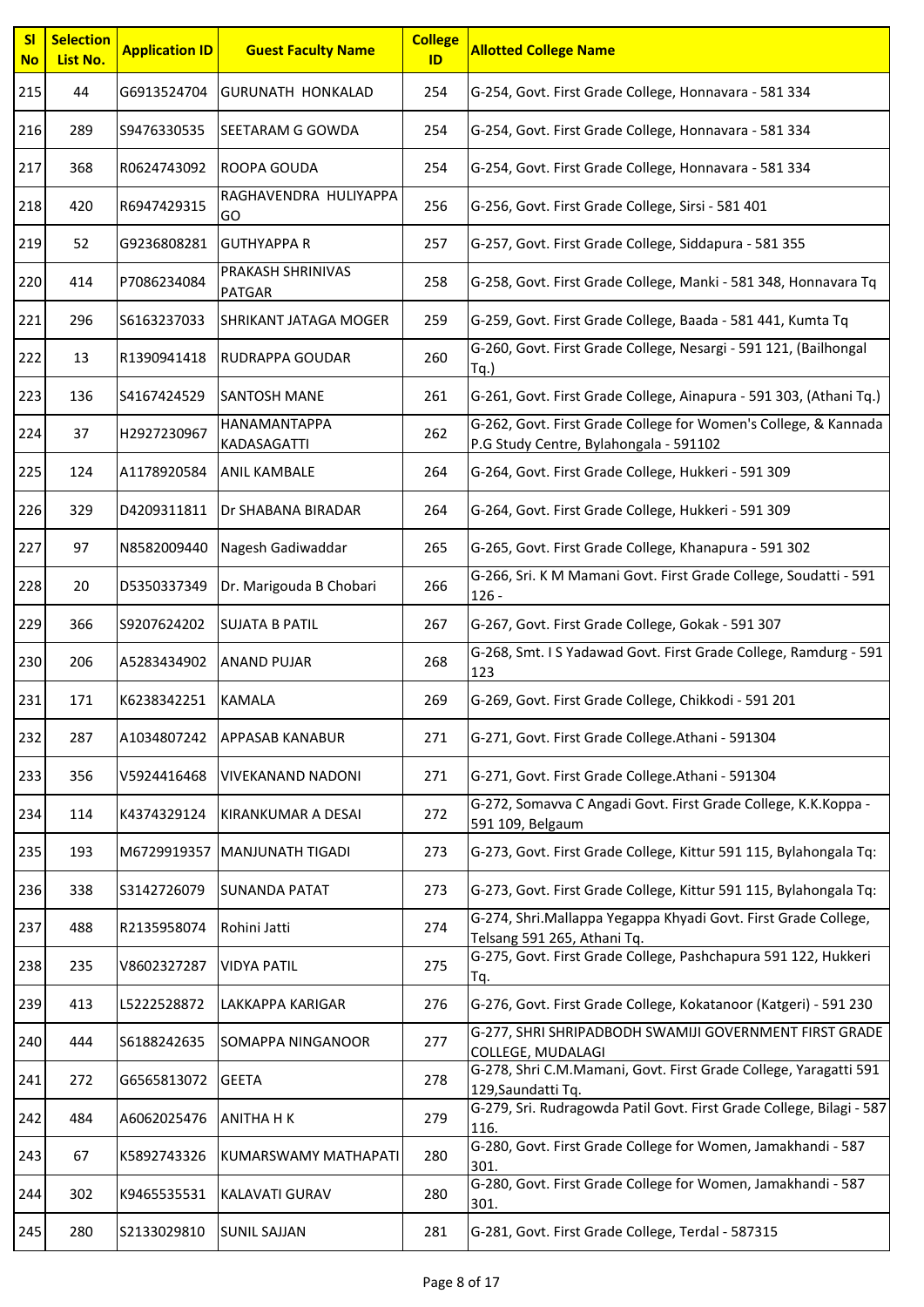| SI<br><b>No</b> | <b>Selection</b><br>List No. | <b>Application ID</b> | <b>Guest Faculty Name</b>                  | <b>College</b><br>ID | <b>Allotted College Name</b>                                                                                             |
|-----------------|------------------------------|-----------------------|--------------------------------------------|----------------------|--------------------------------------------------------------------------------------------------------------------------|
| 246             | 364                          | B4018017055           | <b>BHARATI RATHOD</b>                      | 283                  | G-283, Govt. First Grade College, Sector No.43 Navangar, Bagalkot-<br>587 103                                            |
| 247             | 211                          | R6010044174           | RAVINDRA KAMBLE                            | 284                  | G-284, Govt. First Grade College, Mudhol - 587 313                                                                       |
| 248             | 431                          | A5554440161           | <b>ANITA HONAWAD</b>                       | 284                  | G-284, Govt. First Grade College, Mudhol - 587 313                                                                       |
| 249             | 274                          | P3035940586           | PARVATAMMA KARMUDI                         | 286                  | G-286, Govt. First Grade College, Hungund - 587 118                                                                      |
| 250             | 237                          | N3249741374           | NIRUPAD GUDIMANI                           | 287                  | G-287, Government First Grade College ILKAL- 587 125 Hungund<br>Tq:                                                      |
| 251             | 396                          | B0792912589           | <b>BASAYYA MATHAPATI</b>                   | 287                  | G-287, Government First Grade College ILKAL-587 125 Hungund<br>Ta:                                                       |
| 252             | 247                          |                       | M0191133783   MALLIKARJUN ANGADI           | 288                  | G-288, Shri. C.M. PANCHAKATTIMATH GOVERNMENT FIRST<br><b>GRADE COLLEGE, LOKAPUR</b>                                      |
| 253             | 88                           | V2732924769           | <b>VEENA KRISHNAPPA</b><br><b>MARAKATT</b> | 289                  | G-289, Govt. First Grade College, Hunnur - 587 119, Jamakhandi<br>Tq.                                                    |
| 254             | 314                          | S0492933106           | <b>SHREEDEVI MUNDAGANUR</b>                | 290                  | G-290, Govt First Grade College, Kaladagi- 587 204, Tq & Dist:<br><b>Bagalkot</b>                                        |
| 255             | 184                          | R8456329296           | RAJARAM LAXMAN<br>CHAVHAN                  | 291                  | G-291, Govt. First Grade College, Rabakavi banahatti - 587 311,<br>Jamakhandi Tq.                                        |
| 256             | 258                          | L3939918738           | <b>LAXMIBAI PATIL</b>                      | 291                  | G-291, Govt. First Grade College, Rabakavi banahatti - 587 311,<br>Jamakhandi Tq.                                        |
| 257             | 130                          | V4875611737           | <b>VIDYAWATI BADIGER</b>                   | 292                  | G-292, Govt. First Grade College, Navabag, Khaza Colony,<br>Vijayapur - 586 101                                          |
| 258             | 131                          | T4117000002           | TEJESHWARI KOREGOL                         | 292                  | G-292, Govt. First Grade College, Navabag, Khaza Colony,<br>Vijayapur - 586 101                                          |
| 259             | 297                          | S8173826475           | <b>SHOBA RUDRAGOUDAR</b>                   | 293                  | G-293, Sri. Channamallappa Channaveerappa Hebbal Govt. First<br>Grade College, Golasangi - 586 216, Basavanabagewadi Tq. |
| 260             | 325                          | B2888214807           | <b>BANADEVI MAMADAPUR</b>                  | 293                  | G-293, Sri. Channamallappa Channaveerappa Hebbal Govt. First<br>Grade College, Golasangi - 586 216, Basavanabagewadi Tq. |
| 261             | 257                          | M7340131307           | MAHADEVAPPA<br>VADDODAGI                   | 294                  | G-294, Govt. First Grade College, Basavanabagewadi - 586 203                                                             |
| 262             | 459                          |                       | M5871526911 MANJULA BHAVIKATTI             | 294                  | G-294, Govt. First Grade College, Basavanabagewadi - 586 203                                                             |
| 263             | 172                          | G3837626638           | <b>GEETA ANKALAGI</b>                      | 295                  | G-295, Shah.Sogamal.Peeraji.Oswal Govt. First Grade College,<br>Muddebihal - 586 212                                     |
| 264             | 481                          | S6470252359           | <b>SACHIN</b>                              | 295                  | G-295, Shah.Sogamal.Peeraji.Oswal Govt. First Grade College,<br>Muddebihal - 586 212                                     |
| 265             | 194                          | S2626314625           | <b>SUNANDA POOJERI</b>                     | 296                  | G-296, Govt. First Grade College, Indi - 586 209                                                                         |
| 266             | 343                          | S2804226502           | siddappa                                   | 297                  | G-297, Govt. First Grade College, Sindagi - 586 128                                                                      |
| 267             | 439                          | S2719613565           | SHWETA. GUMASHETTY                         | 298                  | G-298, Govt. First Grade College, Mamadapura - 586113, Bijapura                                                          |
| 268             | 253                          | J6226655786           | Jyoti                                      | 299                  | G-299, Govt. College, Sedam Road, Gulbarga - 585 105.                                                                    |
| 269             | 31                           | S8285020091           | SHAILAJA                                   | 300                  | G-300, Govt. First Grade College, Jewargi- 585 310.                                                                      |
| 270             | 100                          | N0015407045           | <b>NAGANNA</b>                             | 300                  | G-300, Govt. First Grade College, Jewargi- 585 310.                                                                      |
| 271             | 205                          | M4814938937           | Manjula                                    | 301                  | G-301, Govt. First Grade College, Chittapura - 585 211                                                                   |
| 272             | 231                          | S0745145503           | <b>SUBHASCHANDRA</b>                       | 301                  | G-301, Govt. First Grade College, Chittapura - 585 211                                                                   |
| 273             | 266                          | R7398107941           | RAJAKUMAR                                  | 301                  | G-301, Govt. First Grade College, Chittapura - 585 211                                                                   |
| 274             | 5                            | M0689612733           | <b>MOHAN GOUDA</b>                         | 302                  | G-302, GOVT. FIRST GRADE COLLEGE, SEDAM                                                                                  |
| 275             | 71                           | H0788815140           | <b>HEERU</b>                               | 303                  | G-303, Govt First Grade College Afzalpur                                                                                 |
| 276             | 68                           | M1144135734           | <b>MANIKAPPA</b>                           | 304                  | G-304, Govt. First Grade College, Kamalapur - 585 313.                                                                   |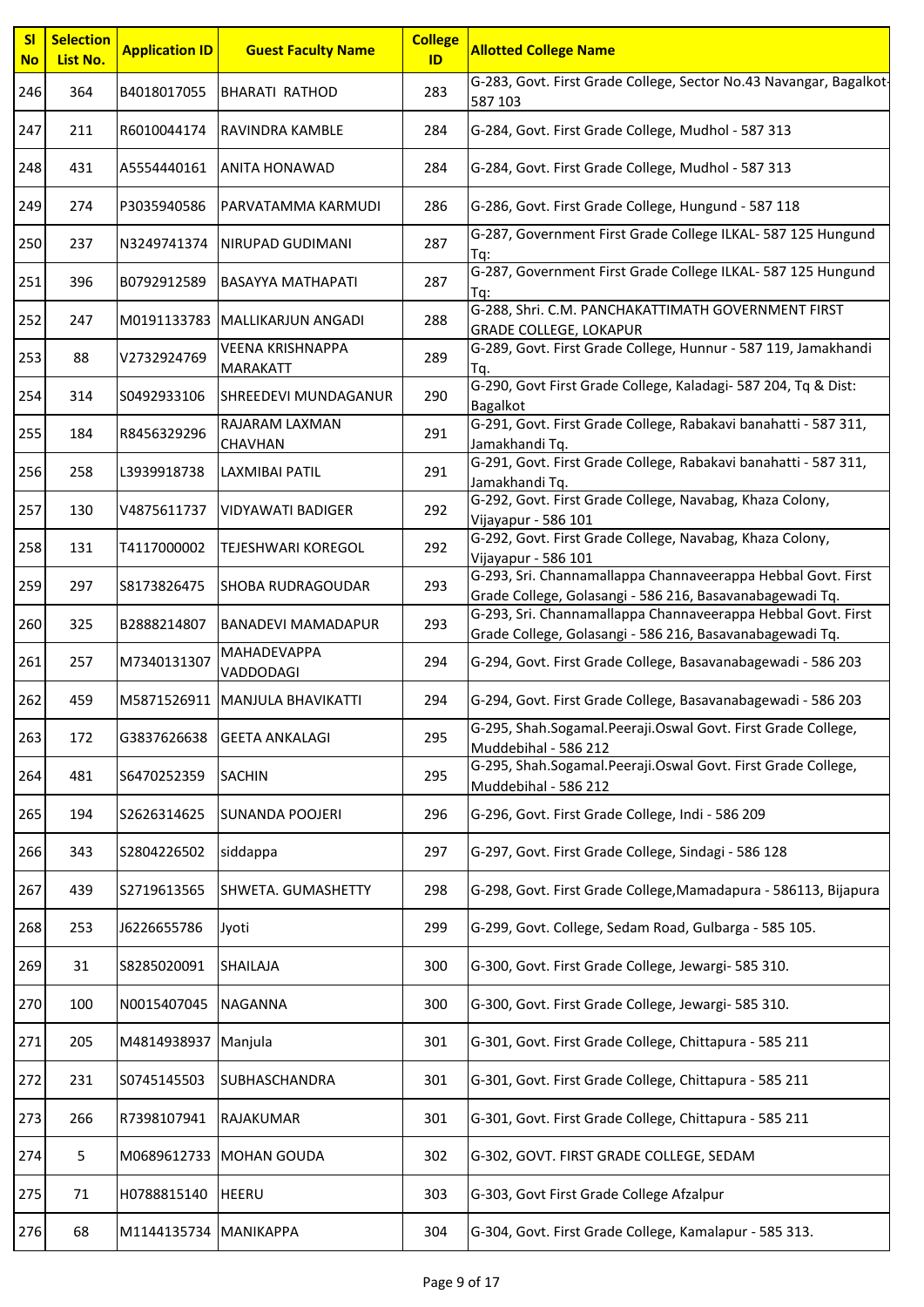| SI<br><b>No</b> | <b>Selection</b><br>List No. | <b>Application ID</b> | <b>Guest Faculty Name</b>  | <b>College</b><br>ID | <b>Allotted College Name</b>                                                                   |
|-----------------|------------------------------|-----------------------|----------------------------|----------------------|------------------------------------------------------------------------------------------------|
| 277             | 126                          | S1214342695           | <b>SUREKHA</b>             | 304                  | G-304, Govt. First Grade College, Kamalapur - 585 313.                                         |
| 278             | 139                          | S8354524106           | <b>SAVITHA</b>             | 304                  | G-304, Govt. First Grade College, Kamalapur - 585 313.                                         |
| 279             | 154                          | S8495045031           | SANJEEVA                   | 304                  | G-304, Govt. First Grade College, Kamalapur - 585 313.                                         |
| 280             | 300                          | S2725945970           | Sharanabasappa             | 305                  | G-305, AFZAL MASHAKBEE TAHER ANSARI GOVT.FIRST GRADE<br>COLLEGE, ALAND - 585 302               |
| 281             | 404                          | S0697930582           | <b>SURYAKANT ASHTAGE</b>   | 306                  | G-306, Government First Grade College, Chincholi - 585 307                                     |
| 282             | 440                          | S1214342695           | <b>SUREKHA</b>             | 307                  | G-307, Government First Grade College, Kalagi - 585 312,<br>Chittapura Tq:                     |
| 283             | 198                          | R1502915704           | Rajesh                     | 308                  | G-308, Govt. First Grade College, Karjagi - 585 245, Afzalpura Tq:                             |
| 284             | 358                          | K0440631839           | <b>KSHEMALING</b>          | 308                  | G-308, Govt. First Grade College, Karjagi - 585 245, Afzalpura Tq:                             |
| 285             | 66                           | M7070515694 MAHADEVA  |                            | 310                  | G-310, Govt. First Grade College for Women, Jewargi Colony- 585<br>102, Gulbarga               |
| 286             | 128                          | A7583331795           | <b>ANNAPURNA</b>           | 311                  | G-311, Govt. First Grade College, Farhathabad - 585 308, Gulbarga-<br>Ta                       |
| 287             | 288                          | N4300943674           | Nagaraj                    | 311                  | G-311, Govt. First Grade College, Farhathabad - 585 308, Gulbarga-<br>Τq                       |
| 288             | 291                          | A0013433489           | <b>ALANKAR ANIL</b>        | 312                  | G-312, Sri Shivalingeshwara Govt. First Grade College,<br>Madanahipparaga - 585 282, Aland Tq. |
| 289             | 70                           | M8445804700 Machendra |                            | 313                  | G-313, Govt. First Grade College, Sulepet - 585 324, Chincholi Tq.                             |
| 290             | 153                          | S3086630504           | SANJEEVKUMAR               | 313                  | G-313, Govt. First Grade College, Sulepet - 585 324, Chincholi Tq.                             |
| 291             | 80                           | P8702129256           | <b>PEER PASHA</b>          | 315                  | G-315, Govt. First Grade College, Yadgiri - 585 202.                                           |
| 292             | 85                           | S8958335571           | <b>SURESH KUMAR</b>        | 315                  | G-315, Govt. First Grade College, Yadgiri - 585 202.                                           |
| 293             | 111                          | L9029336020           | LAXMAN                     | 315                  | G-315, Govt. First Grade College, Yadgiri - 585 202.                                           |
| 294             | 221                          | S5067011134           | SHIVALINGAPPA NAYAK        | 315                  | G-315, Govt. First Grade College, Yadgiri - 585 202.                                           |
| 295             | 142                          | S2494028833           | SANGEETA                   | 316                  | G-316, Govt. First Grade College, Gurumitkal - 585 214, Yadgir Tq.                             |
| 296             | 260                          | P8133112675           | PRASANNAKUMAR              | 316                  | G-316, Govt. First Grade College, Gurumitkal - 585 214, Yadgir Tq.                             |
| 297             | 283                          | J5197205723           | <b>JNANMITRA</b>           | 316                  | G-316, Govt. First Grade College, Gurumitkal - 585 214, Yadgir Tq.                             |
| 298             | 408                          | C2323927932           | CHANDRASHEKHAR             | 316                  | G-316, Govt. First Grade College, Gurumitkal - 585 214, Yadgir Tq.                             |
| 299             | 39                           | R9873545714           | RAJASHEKHAR                | 317                  | G-317, Govt. First Grade College, Shahapur - 585 223.                                          |
| 300             | 91                           | R3034925913           | RAGHAVENDRA                | 317                  | G-317, Govt. First Grade College, Shahapur - 585 223.                                          |
| 301             | 41                           | B4429331138           | <b>BASAVARAJA BHANDARI</b> | 318                  | G-318, Govt. First Grade College, Surapura - 585 224.                                          |
| 302             | 98                           | V9915136738           | <b>VENKATESH</b>           | 318                  | G-318, Govt. First Grade College, Surapura - 585 224.                                          |
| 303             | 147                          | S9223613609           | <b>SHANTAPPA</b>           | 318                  | G-318, Govt. First Grade College, Surapura - 585 224.                                          |
| 304             | 189                          | K1942625338           | <b>KRISHTAPPA</b>          | 318                  | G-318, Govt. First Grade College, Surapura - 585 224.                                          |
| 305             | 389                          | H8807721532           | <b>HONNAPPA</b>            | 318                  | G-318, Govt. First Grade College, Surapura - 585 224.                                          |
| 306             | 233                          | U1204808027           | UPENDRAKUMAR SUBEDAR       | 319                  | G-319, Govt. First Grade College, Kembhavi - 585 216, Shorapur<br>Tq.                          |
| 307             | 105                          | P9524431456           | PARASHURAM                 | 320                  | G-320, Govt. College, Sindhanoor - 584 128.                                                    |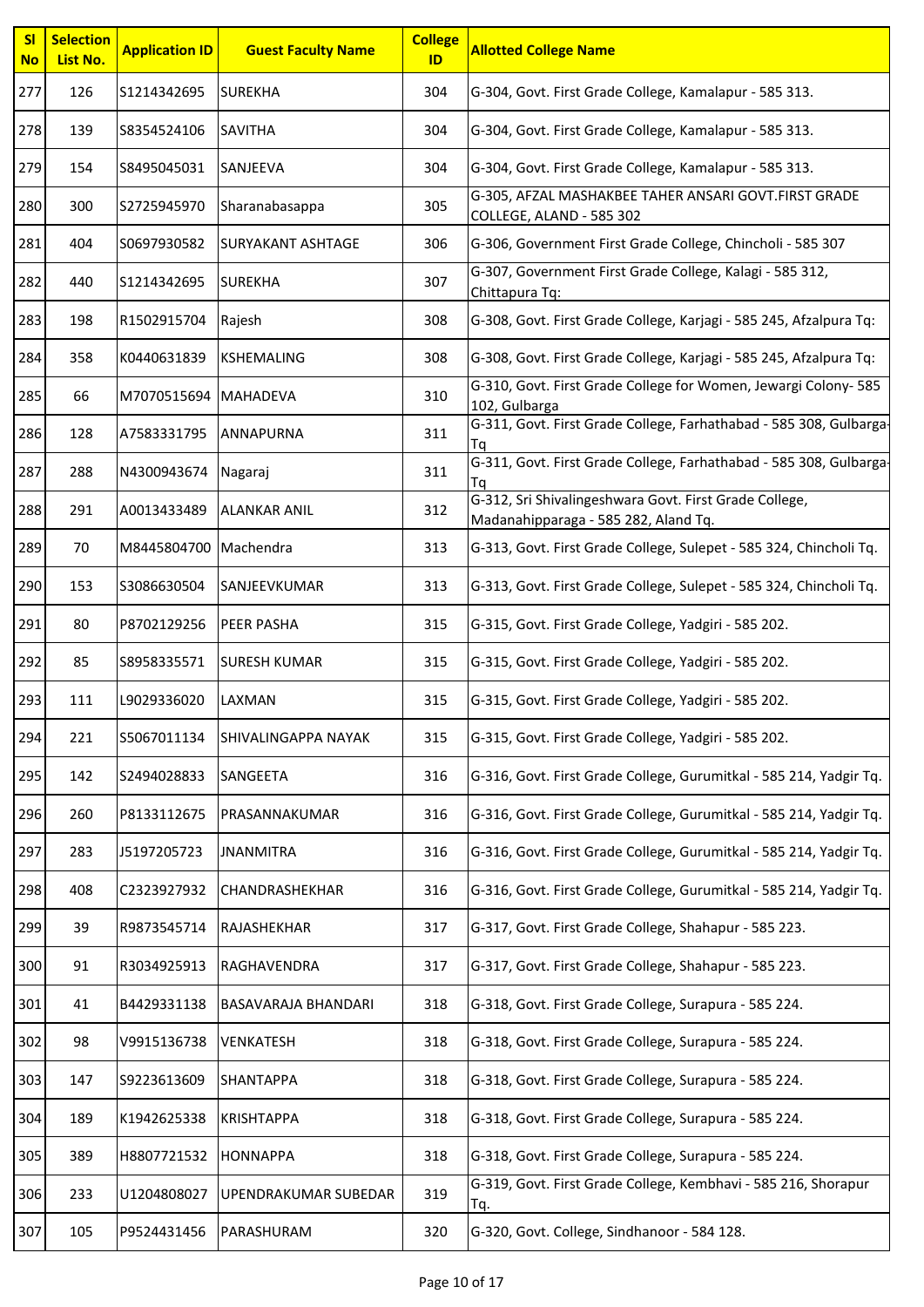| <b>SI</b><br><b>No</b> | <b>Selection</b><br>List No. | <b>Application ID</b>   | <b>Guest Faculty Name</b>    | <b>College</b><br>ID | <b>Allotted College Name</b>                                                              |
|------------------------|------------------------------|-------------------------|------------------------------|----------------------|-------------------------------------------------------------------------------------------|
| 308                    | 116                          | K2737230754             | KATTI VIJAYALAKSHMI          | 320                  | G-320, Govt. College, Sindhanoor - 584 128.                                               |
| 309                    | 138                          | N0407204030             | <b>NINGAPPA</b>              | 320                  | G-320, Govt. College, Sindhanoor - 584 128.                                               |
| 310                    | 379                          | T9905949023             | <b>THIMMAPPA</b>             | 320                  | G-320, Govt. College, Sindhanoor - 584 128.                                               |
| 311                    | 458                          | M5672933205 Manjula K E |                              | 320                  | G-320, Govt. College, Sindhanoor - 584 128.                                               |
| 312                    | 61                           | S5772224185             | SHARANABASAWAYYA             | 321                  | G-321, Govt. First Grade College, Manvi - 584 123.                                        |
| 313                    | 275                          | A1592120764             | <b>ABBISAB</b>               | 321                  | G-321, Govt. First Grade College, Manvi - 584 123.                                        |
| 314                    | 56                           | C2778028904             | CHANDRASEKHARA               | 322                  | G-322, Sri. Sharanappa Murigeppa Khened Govt. First Grade<br>College, Deodurga - 584 111. |
| 315                    | 447                          | K4246110564             | <b>KRISHNA</b>               | 323                  | G-323, Devanampriya Ashoka Govt. Frist Grade College, Maski -<br>584 124                  |
| 316                    | 187                          | V9328024372             | <b>VEERESH KUMAR</b>         | 324                  | G-324, Govt. First Grade College, Raichur - 584 101                                       |
| 317                    | 121                          | D6698329642             | <b>DEVAMMA</b>               | 325                  | G-325, Govt. First Grade College, Lingasagur - 584 122                                    |
| 318                    | 324                          | S7044609238             | <b>SHARANAMMA</b>            | 326                  | G-326, Govt. First Grade College, Jalahalli - 584 116 Devdurga Tq.                        |
| 319                    | 450                          | P4628143163             | PRAVEENA S M                 | 327                  | G-327, Govt. First Grade College, Mudgal - 584 125, Lingasagur Tq.                        |
| 320                    | 474                          | A6011334773             | <b>ASHVINI P R</b>           | 327                  | G-327, Govt. First Grade College, Mudgal - 584 125, Lingasagur Tq.                        |
| 321                    | 102                          | A4728233232             | ASHOKAKUMAR JOSHI            | 328                  | G-328, Govt. First Grade College, Yelburga - 583 236.                                     |
| 322                    | 306                          | R0993128999             | <b>RAJENDRA</b>              | 328                  | G-328, Govt. First Grade College, Yelburga - 583 236.                                     |
| 323                    | 225                          | S2362130703             | SHEKHARAPPA                  | 329                  | G-329, Govt. First Grade College, Kustagi - 584 121.                                      |
| 324                    | 264                          | P7080819251             | PREMAVVA MUDUTAGI            | 329                  | G-329, Govt. First Grade College, Kustagi - 584 121.                                      |
| 325                    | 347                          | G9723325034             | <b>GURULINGAPPA KADLI</b>    | 329                  | G-329, Govt. First Grade College, Kustagi - 584 121.                                      |
| 326                    | 381                          | V6953428961             | VISHALAPPA BHAJENTRI         | 329                  | G-329, Govt. First Grade College, Kustagi - 584 121.                                      |
| 327                    | 4                            | D8284308762             | Dr. SOMASHEKHAR              | 330                  | G-330, Sri. Kolli Nageshwar Rao Govt. First Grade College,<br>Gangavathi - 583 227.       |
| 328                    | 104                          | K5337655062             | <b>KALAKAPPA</b>             | 330                  | G-330, Sri. Kolli Nageshwar Rao Govt. First Grade College,<br>Gangavathi - 583 227.       |
| 329                    | 135                          | M1280201590 Mudukappa   |                              | 330                  | G-330, Sri. Kolli Nageshwar Rao Govt. First Grade College,<br>Gangavathi - 583 227.       |
| 330                    | 195                          | P3489711899             | PANDURANGA                   | 330                  | G-330, Sri. Kolli Nageshwar Rao Govt. First Grade College,<br>Gangavathi - 583 227.       |
| 331                    | 216                          | R3164601130             | <b>RAJA</b>                  | 330                  | G-330, Sri. Kolli Nageshwar Rao Govt. First Grade College,<br>Gangavathi - 583 227.       |
| 332                    | 282                          | N9461908934             | <b>NAGARATNA</b>             | 330                  | G-330, Sri. Kolli Nageshwar Rao Govt. First Grade College,<br>Gangavathi - 583 227.       |
| 333                    | 377                          | S3044811681             | <b>SURESH GOUDA H</b>        | 330                  | G-330, Sri. Kolli Nageshwar Rao Govt. First Grade College,<br>Gangavathi - 583 227.       |
| 334                    | 50                           | V9051307319             | <b>VIJAYAKUMAR KENCHAPPA</b> | 331                  | G-331, Govt. First Grade College, Koppal - 583 231                                        |
| 335                    | 73                           | P5251939812             | PRAKASH JADIYAVAR            | 331                  | G-331, Govt. First Grade College, Koppal - 583 231                                        |
| 336                    | 422                          | B2569123982             | <b>BHIMASHA</b>              | 331                  | G-331, Govt. First Grade College, Koppal - 583 231                                        |
| 337                    | 476                          | H5862834207             | <b>HAGALURAPPA</b>           | 331                  | G-331, Govt. First Grade College, Koppal - 583 231                                        |
| 338                    | 409                          | G3179713796             | GOPAL. G                     | 332                  | G-332, Govt. First Grade College, Hosabandihralapura, Koppal Tq:                          |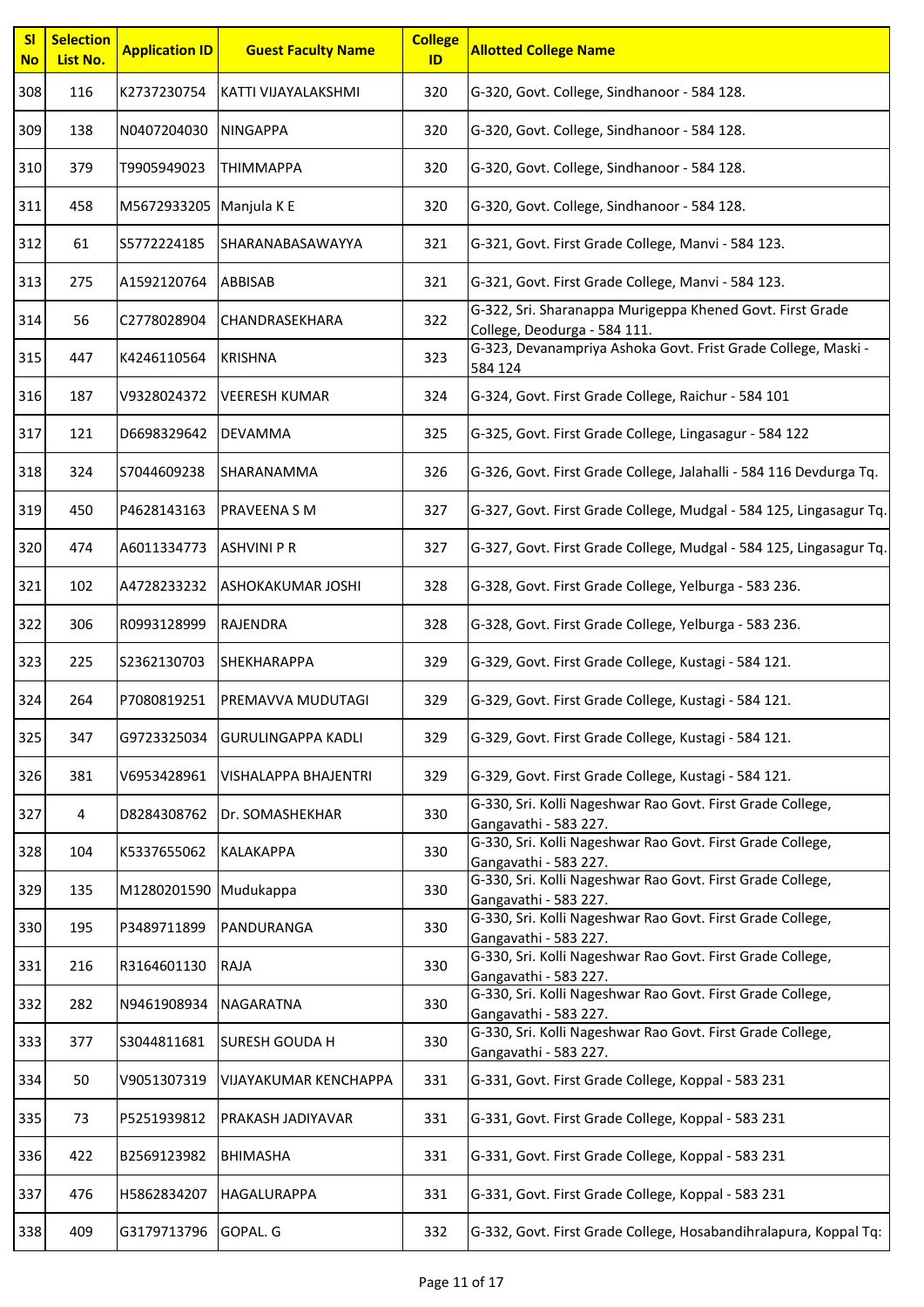| <b>SI</b><br><b>No</b> | <b>Selection</b><br>List No. | <b>Application ID</b> | <b>Guest Faculty Name</b>        | <b>College</b><br>ID | <b>Allotted College Name</b>                                                                                       |
|------------------------|------------------------------|-----------------------|----------------------------------|----------------------|--------------------------------------------------------------------------------------------------------------------|
| 339                    | 436                          | N7235226321           | NAGAPPA HALLIGUDI                | 333                  | G-333, Govt. First Grade College, Hitnala - 583 234, Koppal Tq.                                                    |
| 340                    | 210                          | Y0427948430           | YAMANOORAPPA                     | 336                  | G-336, Shrimati. Shantabai Adavirao Kulakarni Govt. First Grade<br>College, Hirevankalkunta - 583237, Yelburga Tq. |
| 341                    | 430                          | D0479021921           | <b>DEVARAJ</b>                   | 336                  | G-336, Shrimati. Shantabai Adavirao Kulakarni Govt. First Grade<br>College, Hirevankalkunta - 583237, Yelburga Tq. |
| 342                    | 337                          | M3902211672           | <b>MAHEBOOB PASHA</b>            | 337                  | G-337, Govt. First Grade College, Irakalgada - 583 237, Koppal Tq.                                                 |
| 343                    | 188                          | M2523938583           | <b>MARUTESH</b>                  | 338                  | G-338, Govt. First Grade College, Kanakagiri - 583283, Gangavathi<br>Tq.                                           |
| 344                    | 49                           | B2835705205           | <b>BHEEMALINGA H</b>             | 339                  | G-339, SRIMATHI ANGADI VEERAMMA THIRUKAPPA GOVT FIRST<br><b>GRADE COLLEGE KUDLIGI</b>                              |
| 345                    | 226                          | R4593711704           | RAJA KUMARA M                    | 339                  | G-339, SRIMATHI ANGADI VEERAMMA THIRUKAPPA GOVT FIRST<br><b>GRADE COLLEGE KUDLIGI</b>                              |
| 346                    | 144                          | S6446727102           | SHARANAPPA                       | 340                  | G-340, Smt. Saraladevi Satheshchandra Agarwal Govt. First Grade<br>College, (Autonomous) S. N Pet                  |
| 347                    | 305                          | A6178312983           | <b>AMJAD PASHA</b>               | 340                  | G-340, Smt. Saraladevi Satheshchandra Agarwal Govt. First Grade<br>College, (Autonomous) S. N Pet                  |
| 348                    | 208                          | R3461011535           | <b>RAVIK</b>                     | 341                  | G-341, Gangavathi Venkataramanashetty Padmavathamma Govt.<br>First Grade College, Hagaribommanahalli - 583 212.    |
| 349                    | 238                          | A1878023720           | <b>AMRUTHA T</b>                 | 341                  | G-341, Gangavathi Venkataramanashetty Padmavathamma Govt.<br>First Grade College, Hagaribommanahalli - 583 212.    |
| 350                    | 328                          | J6489200634           | JOGINAKATTI VITTALA              | 341                  | G-341, Gangavathi Venkataramanashetty Padmavathamma Govt.<br>First Grade College, Hagaribommanahalli - 583 212.    |
| 351                    | 473                          | S6029310012           | SHASHIKALA T                     | 341                  | G-341, Gangavathi Venkataramanashetty Padmavathamma Govt.<br>First Grade College, Hagaribommanahalli - 583 212.    |
| 352                    | 320                          | K4920034125           | <b>KUMAR K</b>                   | 342                  | G-342, Govt. First Grade College, Kampli - 583 132, (Hospet Tq.)                                                   |
| 353                    | 405                          | N1490100686           | NAGAPPA. B. E.                   | 342                  | G-342, Govt. First Grade College, Kampli - 583 132, (Hospet Tq.)                                                   |
| 354                    | 43                           | M9862827892           | <b>MUDUKAPPA K</b>               | 343                  | G-343, Govt. First Grade College, Siraguppa - 583 121.                                                             |
| 355                    | 386                          | L9892123052           | <b>LATHA S</b>                   | 343                  | G-343, Govt. First Grade College, Siraguppa - 583 121.                                                             |
| 356                    | 399                          | T3063639722           | THEJESH KUMAR A.L                | 344                  | G-344, Govt. First Grade College, Kurugod - 583 116                                                                |
| 357                    | 229                          | M7328324327           | MAHAMMAD GOUSE M                 | 345                  | G-345, H. S. M. S. Govt. First Grade College, Takkalakote - 583 122,                                               |
| 358                    | 349                          | G8164335735           | GANAGAMMA                        | 346                  | G-346, Govt. First Grade College, Sandur - 583 119                                                                 |
| 359                    | 454                          | K4543527941           | <b>KANAKAPPA D</b>               | 346                  | G-346, Govt. First Grade College, Sandur - 583 119                                                                 |
| 360                    | 311                          | K2541409756           | KAMAKSHI N.C                     | 347                  | G-347, Shri Shankar Anand Singh Govt. First Grade College,<br>Hospet - 583 201                                     |
| 361                    | 312                          | H4689702136           | HANUMANAGOUDA                    | 347                  | G-347, Shri Shankar Anand Singh Govt. First Grade College,<br>Hospet - 583 201                                     |
| 362                    | 370                          | S8621444668           | SHRISHAIL                        | 347                  | G-347, Shri Shankar Anand Singh Govt. First Grade College,<br>Hospet - 583 201                                     |
| 363                    | 120                          | B5220046288           | <b>BADIGER</b><br>SHIVANANDACHAR | 348                  | G-348, Smt. Rudramba M P Prakash Govt. First Grade College,<br>Huvinahadagali - 583 219                            |
| 364                    | 278                          | K8224504682           | Krishna D                        | 348                  | G-348, Smt. Rudramba M P Prakash Govt. First Grade College,<br>Huvinahadagali - 583 219                            |
| 365                    | 371                          | S1528423046           | SANDEEPA NAIK B                  | 348                  | G-348, Smt. Rudramba M P Prakash Govt. First Grade College,<br>Huvinahadagali - 583 219                            |
| 366                    | 158                          | G4341003486           | Gudimundala Gonibasappa          | 349                  | G-349, Govt. First Grade College, Mariyammanahalli - 583 222,<br>Hospet Tq.                                        |
| 367                    | 276                          | S8067607182           | SURESHA D T                      | 349                  | G-349, Govt. First Grade College, Mariyammanahalli - 583 222,<br>Hospet Tq.                                        |
| 368                    | 179                          | H3348224478           | H M APARNA                       | 350                  | G-350, SGRCM Government Commerce and Management College,<br>Ballari                                                |
| 369                    | 265                          | C5901325080           | <b>CHARITRA HUGAR</b>            | 350                  | G-350, SGRCM Government Commerce and Management College,<br><b>Ballari</b>                                         |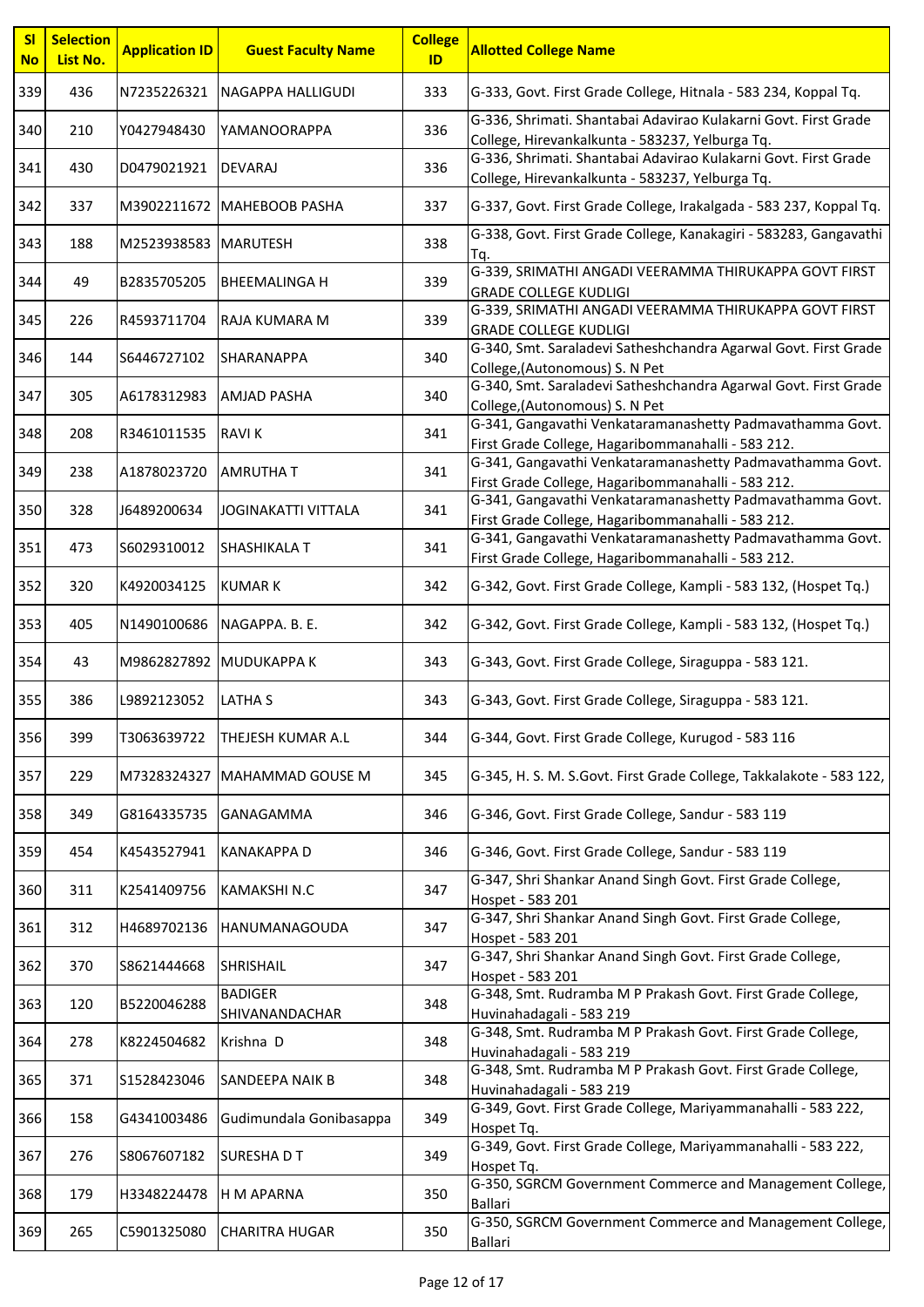| SI<br><b>No</b> | <b>Selection</b><br>List No. | <b>Application ID</b>  | <b>Guest Faculty Name</b>           | <b>College</b><br>ID | <b>Allotted College Name</b>                                                                                     |
|-----------------|------------------------------|------------------------|-------------------------------------|----------------------|------------------------------------------------------------------------------------------------------------------|
| 370             | 434                          | A2720610802            | <b>ANITHA</b>                       | 350                  | G-350, SGRCM Government Commerce and Management College,<br>Ballari                                              |
| 371             | 355                          | D4545837112            | Dr.MANJUNATHA K                     | 351                  | G-351, Govt. First Grade College, Moka - 583 117, Bellary                                                        |
| 372             | 367                          | R6879419751            | RAJANNA D                           | 351                  | G-351, Govt. First Grade College, Moka - 583 117, Bellary                                                        |
| 373             | 449                          | V0831832470            | <b>VISHWANATH BELLAD</b>            | 352                  | G-352, Govt. First Grade College, Bidar - 585 401.                                                               |
| 374             | 251                          | D0756022238            | <b>DATTU</b>                        | 353                  | G-353, Govt. First Grade College, Aurad (B) - 585 326                                                            |
| 375             | 236                          | D1689432127            | Dr.NARASAPPA                        | 355                  | G-355, Govt. First Grade College, Bhalki - 585 328                                                               |
| 376             | 412                          | S4812631412            | <b>SANJEEV KUMAR</b>                | 355                  | G-355, Govt. First Grade College, Bhalki - 585 328                                                               |
| 377             | 177                          | R2388850375            | <b>RAMESH</b>                       | 356                  | G-356, Govt. First Grade College, Humnabaad - 585 330                                                            |
| 378             | 393                          | A7393529337            | <b>ARCHANA</b>                      | 356                  | G-356, Govt. First Grade College, Humnabaad - 585 330                                                            |
| 379             | 361                          | H8187123215            | <b>HALEEMA BEE</b>                  | 357                  | G-357, Govt. First Grade College, Behind Old Sugar<br>Factry, Humnabad Road, Chitaguppa - 585 412, Humnabaad Tq: |
| 380             | 203                          | S4709023670            | <b>SHAMSUNDER</b>                   | 358                  | G-358, Goverment First Grade College, Manahalli - 585 403, Tq<br>and Dist: Bidar                                 |
| 381             | 117                          | N2785324846            | <b>NAVEENA C</b>                    | 362                  | G-362, Govt. First Grade College, Sagar                                                                          |
| 382             | 132                          | J5144830312            | <b>JAIRAM A</b>                     | 364                  | G-364, Govt first grade college CS Pura, Gubbi Taluk                                                             |
| 383             | 239                          | S5380813785            | Sangeeta Nayak                      | 365                  | G-365, Govt. First Grade College, Mangalore, Yalburga Tq.                                                        |
| 384             | 479                          | A9109915653            | <b>ANNAPPA PUJAR</b>                | 365                  | G-365, Govt. First Grade College, Mangalore, Yalburga Tq.                                                        |
| 385             | 207                          | N2236330377            | <b>NINGARAJU D S</b>                | 368                  | G-368, Govt. First Grade College, Saragur, HD Kote, Tq.                                                          |
| 386             | 152                          | D0181627902            | <b>DHANARAJA K C</b>                | 370                  | G-370, Govt. First Grade College, Bettadapura, Periyapattana, Tq.                                                |
| 387             | 22                           | M3827052305 MANUJA A P |                                     | 373                  | G-373, Govt. First Grade College, Muniyalu, Hebri Tq.                                                            |
| 388             | 166                          | A0216028576            | Ashalatha.N                         | 374                  | G-374, Govt. First Grade College, Mudipu, Bantwala Tq.                                                           |
| 389             | 45                           | V3284422376            | <b>VIMALA U</b>                     | 377                  | G-377, PRINCIPAL, GOVERNMENT FIRST GRADE COLLEGE,<br>CHITRAHALLY, HOLALKERE TALUK, CHITRADURGA DISTRICT          |
| 390             | 316                          | S9223613609            | <b>SHANTAPPA</b>                    | 378                  | G-378, Govt. First Grade College, Hunasagi, Surupura Tq.                                                         |
| 391             | 419                          | D1854309329            | DR SHARANAGOUDA<br>HIREGOUDA        | 379                  | G-379, Govt. First Grade College, TAVRAGERA, Tq:Kushtagi Dt:<br>Koppal                                           |
| 392             | 286                          | C0677317353            | CHANNAPPA MATTIKOPPA                | 381                  | G-381, Govt. First Grade College, Beedi, Khanapura Tq.                                                           |
| 393             | 47                           | P0627632275            | <b>PUJARI SHASHIDHAR</b>            | 382                  | G-382, Government First Grade College, Kerur, Badami Tq.                                                         |
| 394             | 219                          | R0870514541            | RAMESH HATTI                        | 382                  | G-382, Government First Grade College, Kerur, Badami Tq.                                                         |
| 395             | 323                          | C8717100233            | CHANDRAKALA                         | 383                  | G-383, Govt. First Grade College, Managuli, Basavana Bagewadi<br>Tq.                                             |
| 396             | 148                          | G3816923011            | <b>GEETABAI</b>                     | 384                  | G-384, GOVERNMENT FIRST GRADE COLLEGE ZALAKI                                                                     |
| 397             | 402                          | M7232035522            | MAHESH KULAKARNI                    | 384                  | G-384, GOVERNMENT FIRST GRADE COLLEGE ZALAKI                                                                     |
| 398             | 94                           | B2601334939            | BEEMANAGOUDA BIRADAR                | 385                  | G-385, GOVT FIRST GRADE COLLEGE DEVARAHIPPARAGI, 586115.<br>DIST: VIJAYAPURA                                     |
| 399             | 466                          | V3242625153            | VIJAYALAXMI HIPPARAGI               | 385                  | G-385, GOVT FIRST GRADE COLLEGE DEVARAHIPPARAGI, 586115.<br>DIST: VIJAYAPURA                                     |
| 400             | 301                          | R2929605133            | RAVINDRA BASAPPA<br><b>MUDDEBIH</b> | 386                  | G-386, Govt. First Grade College, Rampura, Bagalkote Tq.                                                         |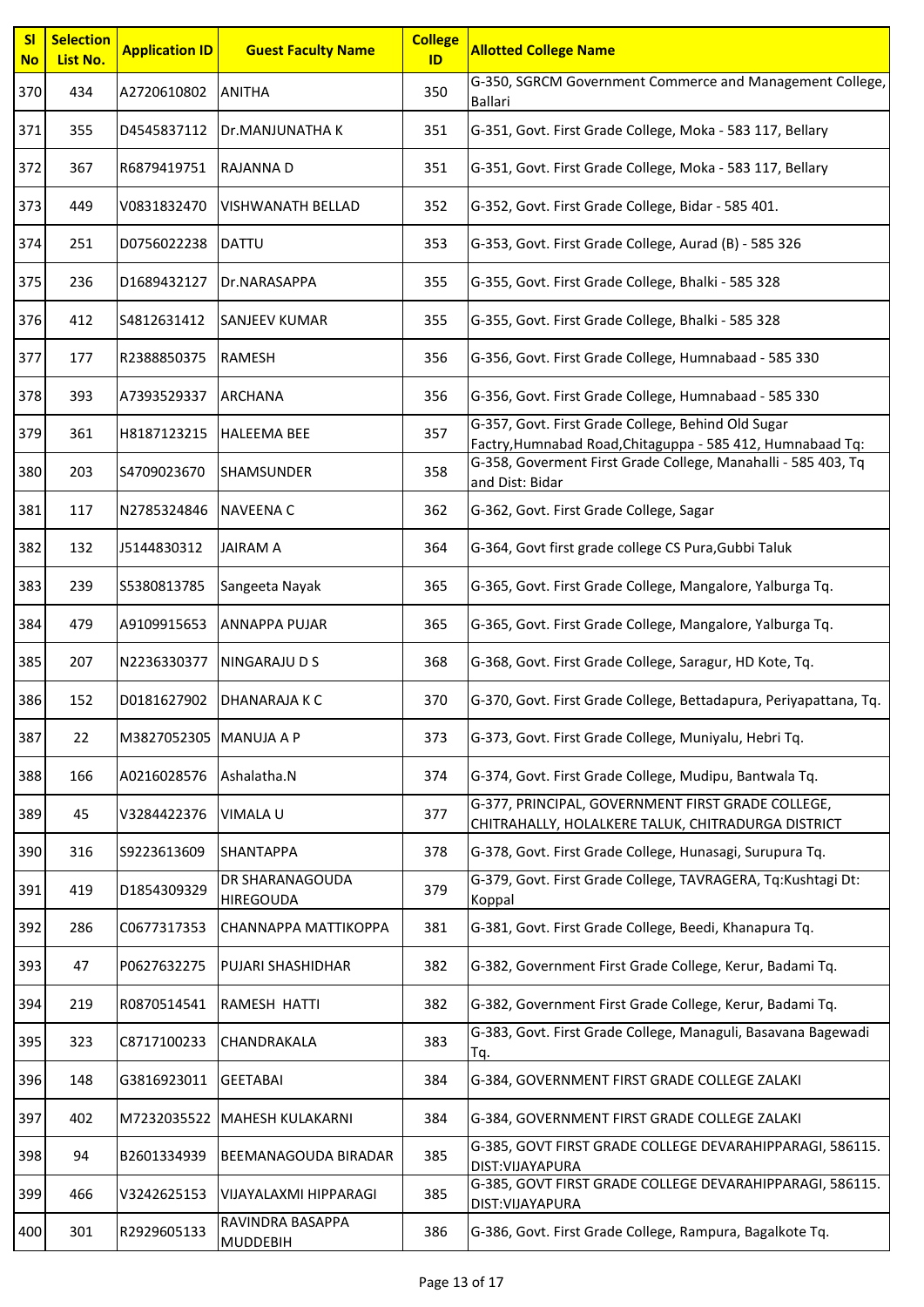| <b>SI</b><br><b>No</b> | <b>Selection</b><br>List No.                                     | <b>Application ID</b> | <b>Guest Faculty Name</b>          | <b>College</b><br>ID | <b>Allotted College Name</b>                                                                                 |  |
|------------------------|------------------------------------------------------------------|-----------------------|------------------------------------|----------------------|--------------------------------------------------------------------------------------------------------------|--|
| 401                    | 321                                                              | P2946333759           | PARASAPPA GADIGEPPA<br><b>METI</b> | 386                  | G-386, Govt. First Grade College, Rampura, Bagalkote Tq.                                                     |  |
| 402                    | 27                                                               | C5964730963           | CHITHAIAH. P                       | 388                  | G-388, Govt. First Grade College for Women, Chitradurga-577501                                               |  |
| 403                    | 11                                                               | A6290638808           | <b>ARUN KUMAR R B</b>              | 389                  | G-389, Govt. First Grade College for Women, Shimoga                                                          |  |
| 404                    | 400                                                              | K6554605598           | <b>KUMARADB</b>                    | 390                  | G-390, Govt. First Grade College for Women, Bellary                                                          |  |
| 405                    | 441                                                              | M3143738452 MAHESH    |                                    | 391                  | G-391, Govt. First Grade College for Women, Bidar                                                            |  |
| 406                    | 76                                                               | U4146024027           | <b>UMESH</b>                       | 392                  | G-392, Govt. First Grade College for Women'S, Koppal                                                         |  |
| 407                    | 482                                                              | P4829201180           | Poornima Hiremath                  | 392                  | G-392, Govt. First Grade College for Women'S, Koppal                                                         |  |
| 408                    | 176                                                              | M1045227058           | MAHADEVI.N                         | 393                  | G-393, Govt. First Grade College for Women, Raichur                                                          |  |
| 409                    | 242                                                              | H7025631374           | <b>HAYYALAPPA</b>                  | 394                  | G-394, Govt. First Grade College for Women, Yadgir                                                           |  |
| 410                    | 83                                                               | S7971225100           | <b>SHASHIKALA JOLAD</b>            | 397                  | G-397, Govt. First Grade College for Women, Bagalkote                                                        |  |
| 411                    | 472                                                              | N2425028949           | <b>NANDINI</b>                     | 397                  | G-397, Govt. First Grade College for Women, Bagalkote                                                        |  |
| 412                    | 178                                                              | S7206829255           | SHIVAYOGI HIREMATH                 | 398                  | G-398, Govt. First Grade College for Women, Belgaum                                                          |  |
| 413                    | 259                                                              | J5562301756           | JAYASHREE                          | 399                  | G-399, Govt. First Grade College for Women, Bijapur                                                          |  |
| 414                    | 218                                                              | R5756647965           | ROOPA R VAERNEKAR                  | 400                  | G-400, Govt. First Grade College for Women, ELTC Building,<br>Opposite to R N Shetty Stadium Office, Dharwad |  |
| 415                    | 125                                                              | Y7781550355           | Yamanappa T Bhajantri              | 402                  | G-402, Govt. First Grade College for Women, Haveri                                                           |  |
| 416                    | 426                                                              | S3963801232           | SHARANAPPA<br>KADARAMANDALAG       | 402                  | G-402, Govt. First Grade College for Women, Haveri                                                           |  |
| 417                    | 363                                                              | P6710923301           | <b>PRAKASH R S</b>                 | 404                  | G-404, Govt. First Grade College for Women, Chickmagalur                                                     |  |
| 418                    | 29                                                               | A8615614814           | <b>ANANDASWAMY K</b>               | 405                  | G-405, Govt. First Grade College for Women, Pavagada, Tumkur<br>Тq                                           |  |
| 419                    | 17                                                               | H6777131340           | <b>HANUMANTHA</b>                  | 408                  | G-408, Govt. First Grade College for Women, Sindhanur, Raichur                                               |  |
| 420                    | 480                                                              | H7569534437           | <b>HUSENAPPA</b>                   | 408                  | G-408, Govt. First Grade College for Women, Sindhanur, Raichur                                               |  |
| 421                    | 209                                                              | V3705247547           | Vishalakshi M                      | 409                  | G-409, Govt. First Grade College for Women, Puttur, Dakshina<br>Kannada                                      |  |
| 422                    | 457                                                              | \$1139023686          | <b>SUNANDA S</b>                   | 409                  | G-409, Govt. First Grade College for Women, Puttur, Dakshina<br>Kannada                                      |  |
| 423                    | 180                                                              | S0019931128           | <b>SUNIL KUMAR P</b>               | 908                  | G-908, Govt. First Grade College for Women, Gandada Koti,<br>Hassan.                                         |  |
| 424                    | 87                                                               | H9363525772           | <b>HARISHA</b>                     | 911                  | G-911, Residential Govt first grade College Haradanahalli.Hole<br>Narsipur Tq, Hassan District               |  |
| 425                    | 299                                                              | S2578823058           | SANDEEPA D R                       | 911                  | G-911, Residential Govt first grade College Haradanahalli.Hole<br>Narsipur Tq, Hassan District               |  |
|                        | <b>Subjects: Environmental Science and Environmental Studies</b> |                       |                                    |                      |                                                                                                              |  |
| $\mathbf{1}$           | 67                                                               | S9366420007           | <b>SUNEETHA C</b>                  | 9                    | G-9, Govt. First Grade College, K.R.Puram, Bangalore - 560 036.                                              |  |
| 2                      | 85                                                               | R6801421244           | RAKESH SHARMA J                    | 9                    | G-9, Govt. First Grade College, K.R.Puram, Bangalore - 560 036.                                              |  |
| 3                      | 84                                                               | T3322149997           | <b>TANAYA S MURTHY</b>             | 22                   | G-22, Govt. First Grade College, Doddaballapura- 561 203.                                                    |  |
| 4                      | 32                                                               | H5054515439           | <b>HARISHAK</b>                    | 24                   | G-24, Govt. First Grade College, Hoskote - 562 110.                                                          |  |
| 5                      | 18                                                               | E8027326253           | <b>EERANNA</b>                     | 31                   | G-31, Govt. First Grade College, Channapatna- 571 501.                                                       |  |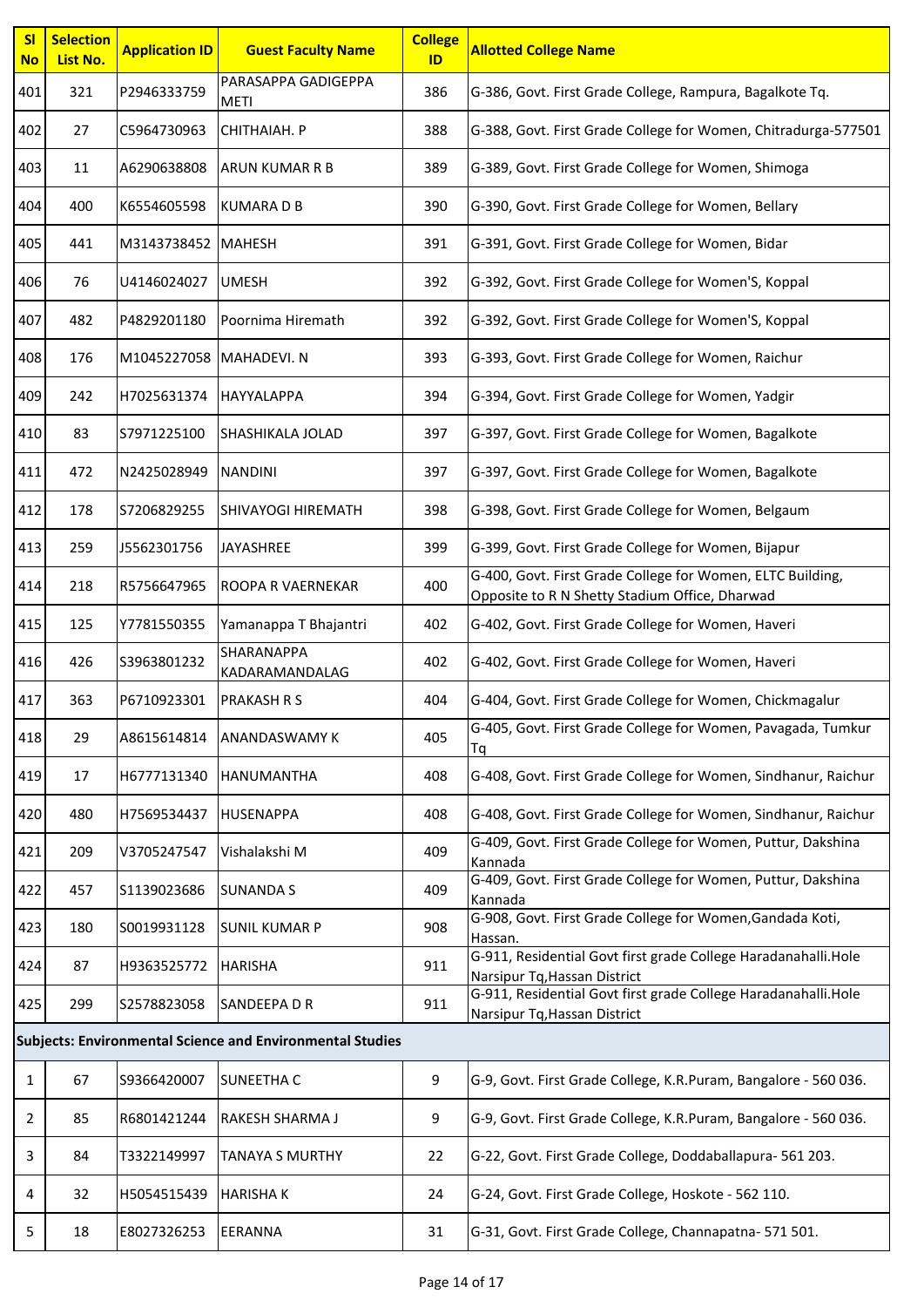| SI<br><b>No</b> | <b>Selection</b><br>List No. | <b>Application ID</b> | <b>Guest Faculty Name</b> | <b>College</b><br>ID | <b>Allotted College Name</b>                                                            |
|-----------------|------------------------------|-----------------------|---------------------------|----------------------|-----------------------------------------------------------------------------------------|
| 6               | 75                           | A0525400149           | Aravinda K S              | 31                   | G-31, Govt. First Grade College, Channapatna- 571 501.                                  |
| 7               | 24                           | D7444221572           | Dr. RAJANNA. A. H         | 39                   | G-39, Govt. First Grade College, Kunigal - 572 130.                                     |
| 8               | 72                           | N3109223869           | Nagamani.PN               | 40                   | G-40, Govt. First Grade College, Gubbi - 572 216.                                       |
| 9               | 37                           | B4093111949           | <b>BOREGOWDA M L</b>      | 48                   | G-48, Govt. First Grade College, Tiptur - 572 201                                       |
| 10              | 27                           | S2037833235           | SRINIVASA N               | 55                   | G-55, Government First Grade College and PG Centre, Chintamani<br>563 125.              |
| 11              | 103                          | N4959604692           | NETHRAVATHI K             | 65                   | G-65, Govt. Womens College, Kolar - 563 101.                                            |
| 12              | 121                          | R6838742932           | RAGHAVENDRA ASHOK         | 68                   | G-68, Government First Grade College, Malur - 563 160.                                  |
| 13              | 19                           | G4332626165           | <b>GEETHAKS</b>           | 72                   | G-72, Maharanis Science College for Women, Mysore - 570 005.                            |
| 14              | 20                           | K8702809143           | <b>KAMALAMMAKN</b>        | 73                   | G-73, Govt. First Grade College, K.R.Nagar - 571 602.                                   |
| 15              | 69                           | K6358905661           | <b>KISHAN B</b>           | 74                   | G-74, Sri. D Devaraj urs Govt. First Grade College, Hunsur - 571<br>105.                |
| 16              | $\mathbf{1}$                 | S9222816348           | <b>SATISH KUMAR J</b>     | 75                   | G-75, Maharani's Arts College for Women, JLB Road, Mysore - 570<br>005.                 |
| 17              | 82                           | C1564221980           | <b>CHANDRASHEKAR M A</b>  | 77                   | G-77, Govt. First Grade College, Periyapatna - 571 107.                                 |
| 18              | 9                            | T6827244268           | Thimmappa C S             | 78                   | G-78, Govt. First Grade College, Kuvempu nagar, Mysore                                  |
| 19              | 38                           | B6160840242           | Bhanuprakash M            | 79                   | G-79, Govt. First Grade College, Bannur - 571101 (T.N.Pura Tq.)                         |
| 20              | 21                           | R4037017011           | <b>RAKESH SHARMA M S</b>  | 80                   | G-80, Govt. First Grade Womens College, Vijayanagara, Mysore -<br>570018                |
| 21              | 50                           | K3702200131           | <b>KEERTHI SURAJ S</b>    | 81                   | G-81, Govt. First Grade College, Saligrama - 571 604, K.R.Nagar<br>Tq.                  |
| 22              | 12                           | S6303623176           | <b>SURESH</b>             | 83                   | G-83, Govt. First Grade College, Ooty Road, Nanjangudu - 571 301                        |
| 23              | 36                           | N1090305545           | N POORNIMA                | 84                   | G-84, Govt. First Grade College, T.Narasipura - 571 124                                 |
| 24              | 56                           | S5959000113           | SOWMYA C                  | 86                   | G-86, Govt. First Grade College for Women, Hunsur - 571 105                             |
| 25              | 23                           | L6376900438           | Lathamani R               | 87                   | G-87, Govt. First Grade College, Siddartha Layout - 570 011,<br>Mysore                  |
| 26              | 70                           | P9732917575           | <b>PRAVARD M</b>          | 88                   | G-88, Govt. First Grade College, Hullahalli - 571 314, Nanjangud<br>Тq                  |
| 27              | 77                           | S9840011837           | Shilpa S                  | 89                   | G-89, Govt. First Grade College for Women, K.R.Nagar - 571 602.                         |
| 28              | 62                           | R5972228487           | <b>RAMYA S</b>            | 90                   | G-90, Sri.Mahadeshwara Govt First Grade College, Kollegal - 571<br>440.                 |
| 29              | 44                           | G1960301090           | Gangadhara M              | 92                   | G-92, Govt. First Grade College, Chamarajnagar - 571 313.                               |
| 30              | 28                           | S3577619127           | Shivashankar.P            | 94                   | G-94, Govt. First Grade College, N.A.P COLONY. MYSORE-OOTY<br>ROAD, Gundlupet - 571 111 |
| 31              | 111                          | P5070124351           | <b>PAVITHRA N</b>         | 95                   | G-95, Govt. First Grade College, Kuderu - 571 316,<br>Chamarajanagar Tq.                |
| 32              | 10                           | S6107605267           | SREENIVASA                | 97                   | G-97, Govt. College, Mandya - 571 401.                                                  |
| 33              | 29                           | K3602831045           | Komala H P                | 97                   | G-97, Govt. College, Mandya - 571 401.                                                  |
| 34              | 22                           | P6025509161           | Premalatha R              | 98                   | G-98, Govt. College for Women, M.C.Road, Mandya - 571 401.                              |
| 35              | 76                           | S4543500048           | Sujith B S                | 100                  | G-100, Govt. First Grade College, K.R.Pet - 571 426.                                    |
| 36              | 40                           | A9137438281           | Amrutha M                 | 102                  | G-102, Govt. College for Women, Maddur.                                                 |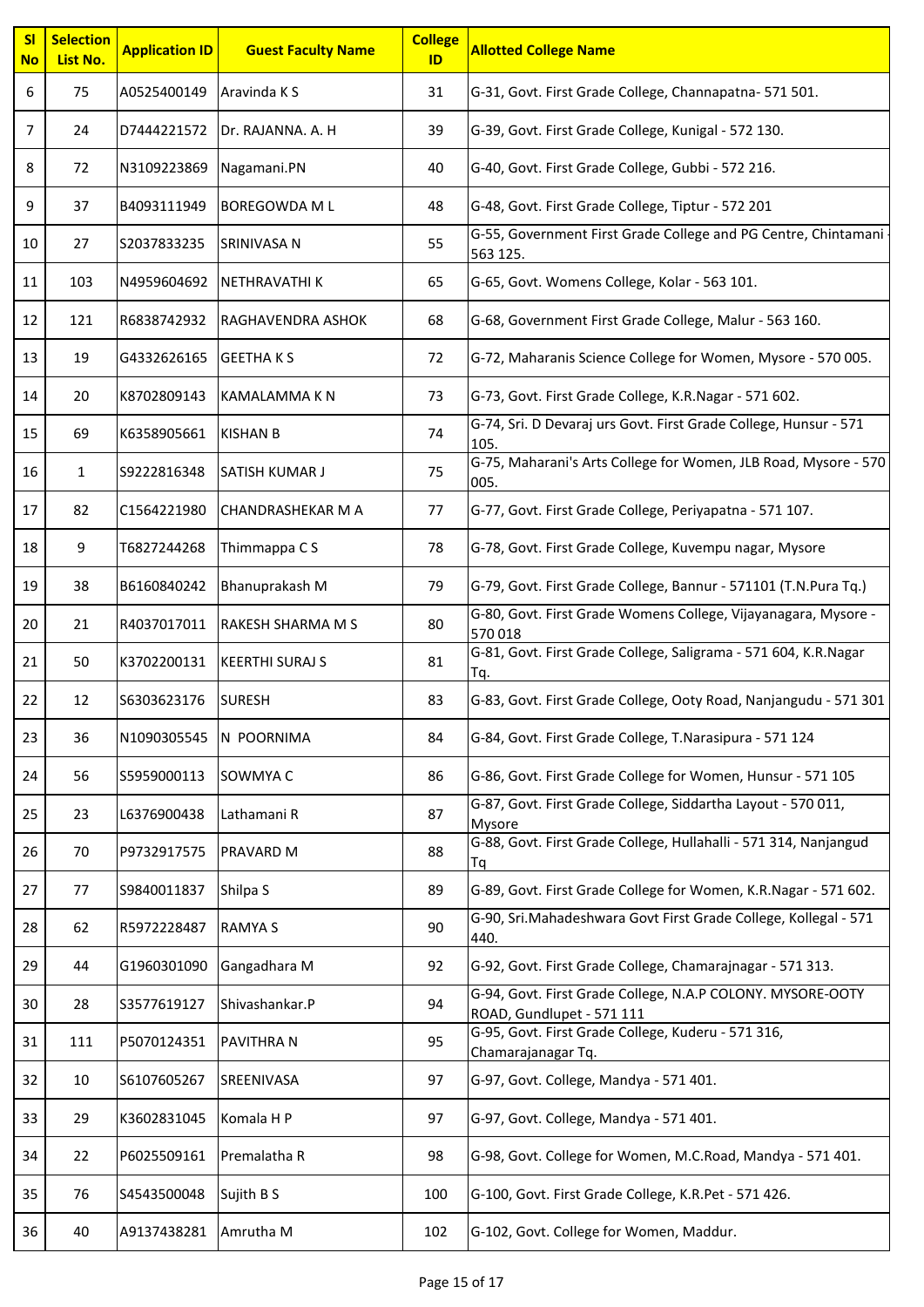| <b>SI</b><br><b>No</b> | <b>Selection</b><br>List No. | <b>Application ID</b> | <b>Guest Faculty Name</b> | <b>College</b><br>ID | <b>Allotted College Name</b>                                                                    |
|------------------------|------------------------------|-----------------------|---------------------------|----------------------|-------------------------------------------------------------------------------------------------|
| 37                     | 87                           | S5304716506           | SOWMYA M T                | 103                  | G-103, Govt. First Grade College, Koppa - 571 425, Maddur Tq.,                                  |
| 38                     | 52                           | B5533425017           | Bhavya H S                | 104                  | G-104, Govt. First Grade College, Kyathanahalli - 571 427,<br>Pandavapura                       |
| 39                     | 33                           | D3545427503           | Dr.Chandana M             | 106                  | G-106, GOVT. FIRST GRADE COLLEGE, PANDAVAPURA - 571 434                                         |
| 40                     | 26                           | S2980626600           | SHOBHARN.                 | 109                  | G-109, Govt. First Grade College, Halagur - 571 421, Malavalli Tq.                              |
| 41                     | 79                           | S6222700196           | Spoorthi cn               | 111                  | G-111, Govt. First Grade College for Women, K.R.Pet - 571 426                                   |
| 42                     | 14                           | C4465351894           | <b>CHUDAMANIT</b>         | 112                  | G-112, Govt. Science College, Hassan - 573 201.                                                 |
| 43                     | 15                           | N6870923503           | NAVYA GOWDA B N           | 114                  | G-114, GOVERNMENT FIRST GRADE COLLEGE FOR WOMEN, M.G.<br>ROAD, NEAR STADIUM, HASSAN - 573 201   |
| 44                     | 94                           | S1104941596           | Sindhu B                  | 124                  | G-124, Govt. First Grade College, Channarayapatna - 573 116.                                    |
| 45                     | 6                            | K9717345767           | <b>K P MAHESH KUMAR</b>   | 134                  | G-134, Govt. First Grade College, Halebidu - 573 121, Belur Tq.                                 |
| 46                     | 89                           | R2133248927           | <b>RASHMIMS</b>           | 138                  | G-138, Sir.M.Vishweshwaraiah Govt. Science College,<br>Bommanakatte, Bhadravathi - 577 302.     |
| 47                     | 4                            | S2759844294           | SHASHIKALA M G            | 139                  | G-139, Govt. First Grade College, Shikaripura - 577 427.                                        |
| 48                     | 63                           | V5775802181           | Vinutha M                 | 140                  | G-140, Govt. First Grade College, Hosanagara - 577 418.                                         |
| 49                     | 47                           | P8186638455           | POORNIMA N                | 141                  | G-141, Govt. First Grade College, Soraba - 577 429.                                             |
| 50                     | 60                           | K9076508421           | <b>KIRANA H V</b>         | 142                  | G-142, Sir.M.Vishweshwaraiah Govt. Arts & Commerce College,<br>New Town, Bhadravathi - 577 301. |
| 51                     | 101                          | P7963700441           | Pooja N G                 | 144                  | G-144, Govt. First Grade College, Holehonnur - 577 227,<br>(Badravathi Tq.)                     |
| 52                     | 5                            | D2830333279           | Dr.GIRISH K G             | 145                  | G-145, Smt. Indiragandhi Govt. First Grade College for Women,<br>Sagar - 577 401.               |
| 53                     | 46                           | H3725011363           | <b>HARISH GK</b>          | 145                  | G-145, Smt. Indiragandhi Govt. First Grade College for Women,<br>Sagar - 577 401.               |
| 54                     | 118                          | S3458636173           | Shwetha D S               | 146                  | G-146, Govt. First Grade College, Bhadravathi - 577 301.                                        |
| 55                     | 11                           | D4724406627           | Dr.VEERENDRA.D.N.         | 147                  | G-147, Govt. First Grade College, Shimoga - 577 201                                             |
| 56                     | 41                           | U6236007283           | <b>UMESHKUMAR N</b>       | 148                  | G-148, Govt. First Grade College and PG Centre, Thirthahalli - 577<br>432                       |
| 57                     | 51                           | A4286857990           | Akshatha K U              | 149                  | G-149, Govt. First Grade College, Rippanpet - 577 426,<br>Hosanagara Tq.                        |
| 58                     | 86                           | S6752109337           | SHRIDEVI M S              | 150                  | G-150, Govt. First Grade College, Shiralakoppa - 577 428,<br>Shikaripura Tq:                    |
| 59                     | 54                           | R2749517130           | ROOPA M C                 | 151                  | G-151, Govt. Arts College, Chitradurga - 577 501.                                               |
| 60                     | 34                           | K2150628708           | <b>KALLESH B R</b>        | 152                  | G-152, H.P.P.C.Govt. College, Challakere - 577 522.                                             |
| 61                     | 30                           | N2315945001           | <b>NANDA B N</b>          | 154                  | G-154, Govt. First Grade College, Hosadurga - 577 527.                                          |
| 62                     | 74                           | V7559913346           | <b>VEENAK</b>             | 156                  | G-156, Vedavathi Govt. First Grade College, Hiriyur - 577598                                    |
| 63                     | 68                           | S7066802948           | SANJAYKUMAR M N           | 159                  | G-159, Govt. First Grade College, Holalkere - 577 526                                           |
| 64                     | 43                           | P3676109242           | Pallavi s                 | 161                  | G-161, VANI SAKKARE GOVERNMENT FIRST GRADE COLLEGE,<br><b>HIRIYUR</b>                           |
| 65                     | 13                           | N8956410735           | NIYAZ AHAMED KHAN         | 162                  | G-162, Sri Sri Shivalingeshwara Swamy Govt. First Grade College,<br>Channagiri - 577 213.       |
| 66                     | 59                           | A3981731818           | <b>AKSHATA GS</b>         | 164                  | G-164, Govt. First Grade College, Nyamathi - 577 223, (Honnali<br>Tq.                           |
| 67                     | 17                           | D1959633685           | DHANANJAYA MURTHY B P     | 165                  | G-165, Govt. First Grade College, MCC B Block, Davanagere - 577<br>004                          |